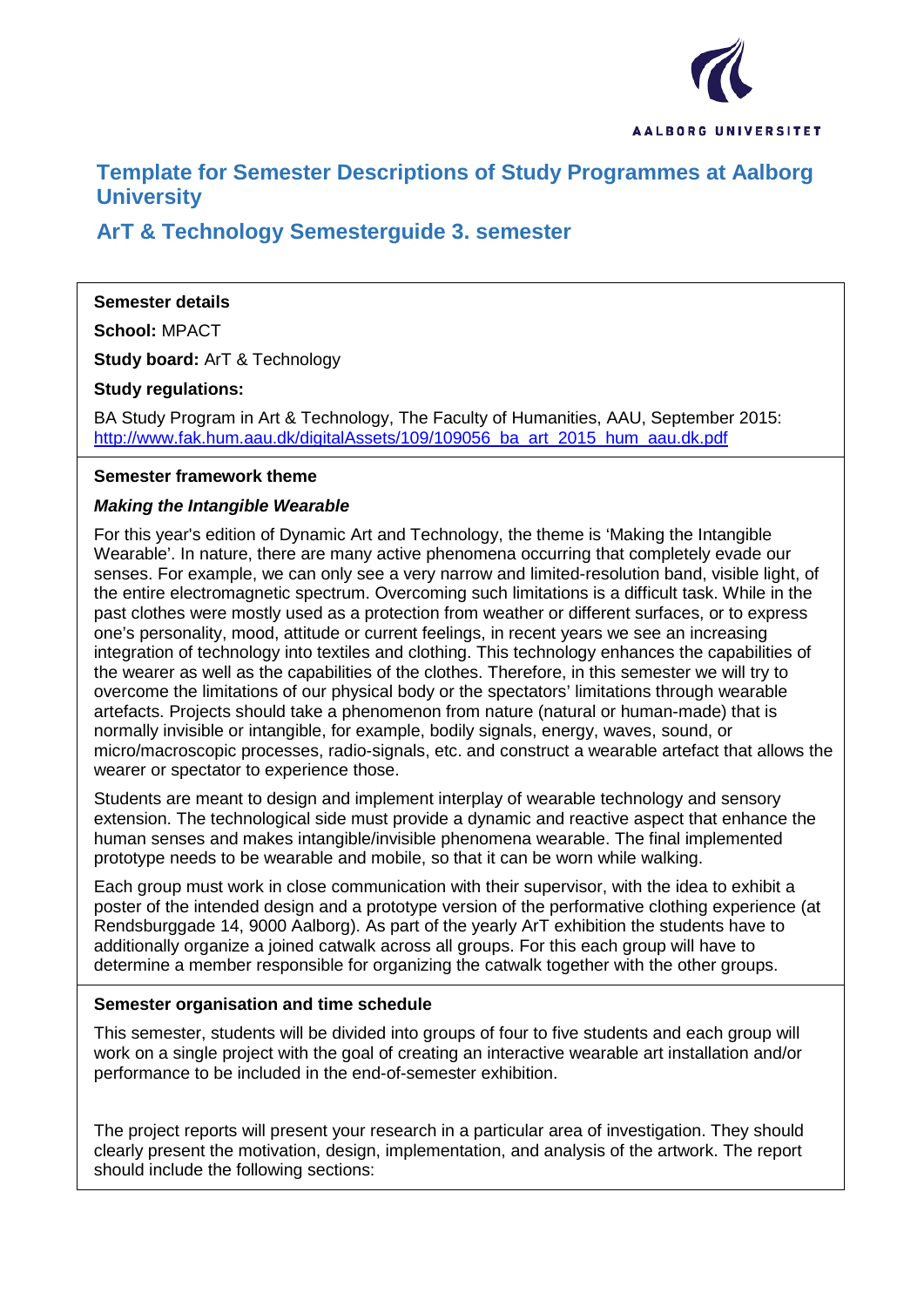

## **ABSTRACT**

A short paragraph summarizing the main aspects of the investigation---context, problem, results, and insights.

## INTRODUCTION

This is where you set the context for your work. What is the big picture? What is the motivation for investigating this area?

## PROBLEM STATEMENT

Here you concisely state what the problem is you are investigating. You may also present a hypothesis to be supported or rejected through your own experiments.

## BACKGROUND

This should contain previous work in the area you are investigating. This is of major importance in conducting any type of research, academic or otherwise. You should clearly identify antecedents and point out both the importance and shortcomings of each in relation to your own work. Always reference refutable sources (i.e., peer-reviewed journals, books, etc.) and, when possible, primary sources (i.e., the original author of the work) to avoid misinformation. Google and Wikipedia are okay only as starting points.

## **DESIGN**

Here is where you outline your process of creation and the decisions you made along the way. Elaborate on and justify your artistic, aesthetic, and technical choices. Describe your experiment design and any methods you may have used.

## IMPI FMFNTATION

How was the final work constructed? Include overall system diagrams and exhibition arrangement. Detail the most important aspects of the implementation and place the rest in the appendix. One should be able to fully and unambiguously re-create your artwork based on the information in this section.

## ANALYSIS

Was your work successful? Support this with experimental data. If you made an initial hypothesis, do your observations support or reject it?

## FUTURE WORK

Is there anything you could have done better? How? If you were to develop this project more, what would you work on next?

## **CONCLUSION**

This is where you bring it all together. It is NOT simply a summary of what you have done---that is supplied by the abstract. You should connect all the dots and synthesize new insights here. What can others learn from this?

#### **REFERENCES**

List of references following the APA referencing style.

## APPENDIX

Include all data produced during your investigation. This can include experimentation/observation logs, transcriptions of interviews, survey data, source code, etc. Note that the main text can reference the information in this section.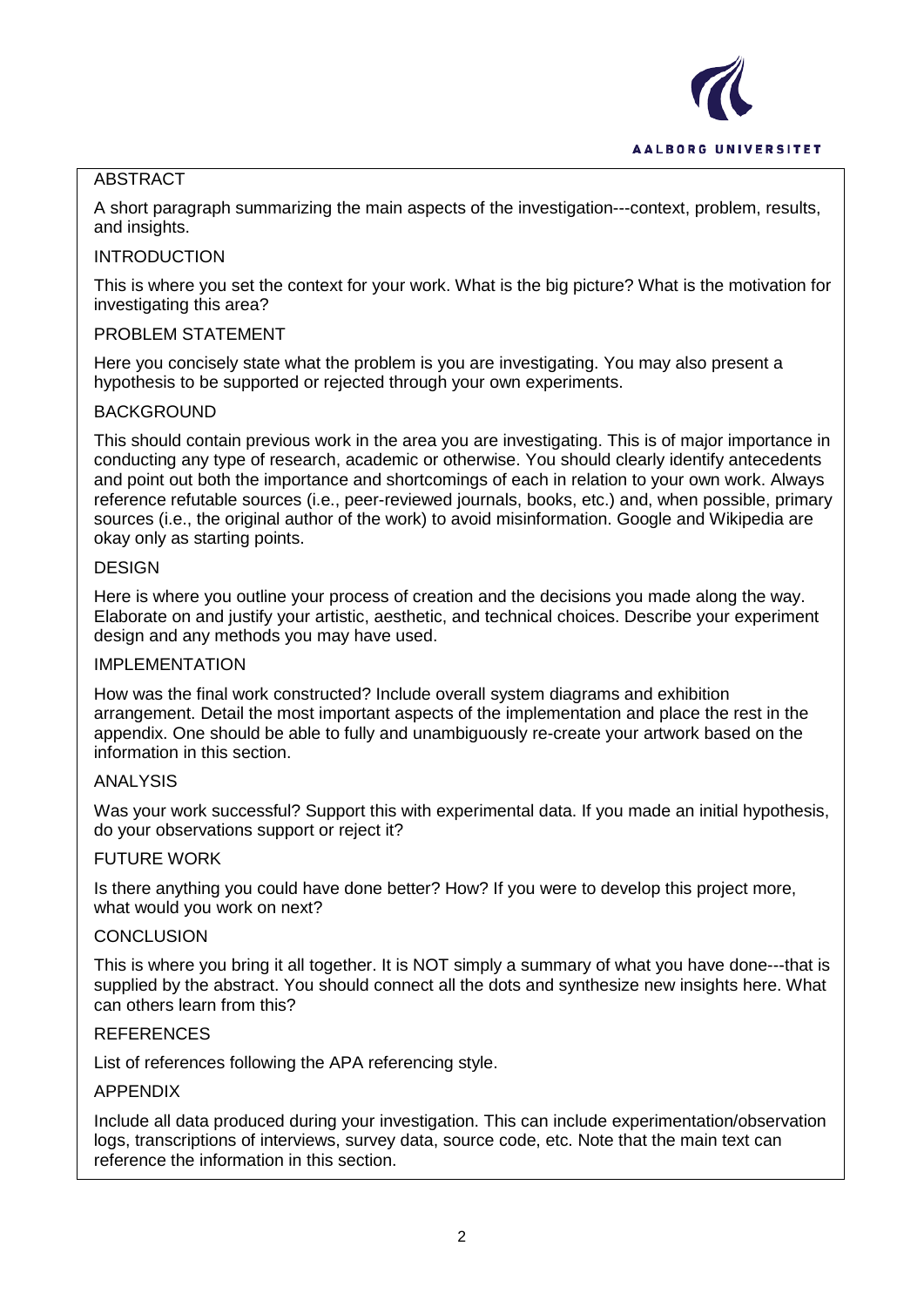

All figures, tables, and images in the report must be labelled with a brief description and cited in the main text. You are also required to make a video documentation of the final artefact and hand it in with the report.

All material in the report that is not the original creation of the students in the group must be properly acknowledged by using the APA referencing style. Failure to do this will be considered plagiarism and will lead to immediate failure and possibly also to expulsion from the program.

#### **Semester coordinator and secretary assistance**

**Semester coordinator**: Markus Löchtefeld

**Secretariat assistance**: Anne Nielsen

## Module description (description of each module)

## **Module title, ECTS credits**

Dynamic Art and Technology

15 ECTS

#### **Location**

3. Semester

#### **Module coordinator**

Markus Löchtefeld

## **Type/Method and language**

Group and project work

English

## **Learning objectives:**

The objective of Module 8: Dynamic Art and Technology is to introduce students to basic problem areas and solutions regarding the creation of products, artefacts, performances and installations, which results in the expression of transitions both physically and emotionally.

During this module students should acquire:

## Basic **knowledge** about

artistic works supported by technologies expressing physical and emotional transition

the creation and perception of artefacts expressing physical and emotional transition

a variety of mechanical and electronic technologies used in dynamic art contexts

artistic expression using media technologies for the production of real-time interactivity

academic and artistic methods and tools to be used when working with design and implementation of artefacts or installations that express or trigger physical and emotional movement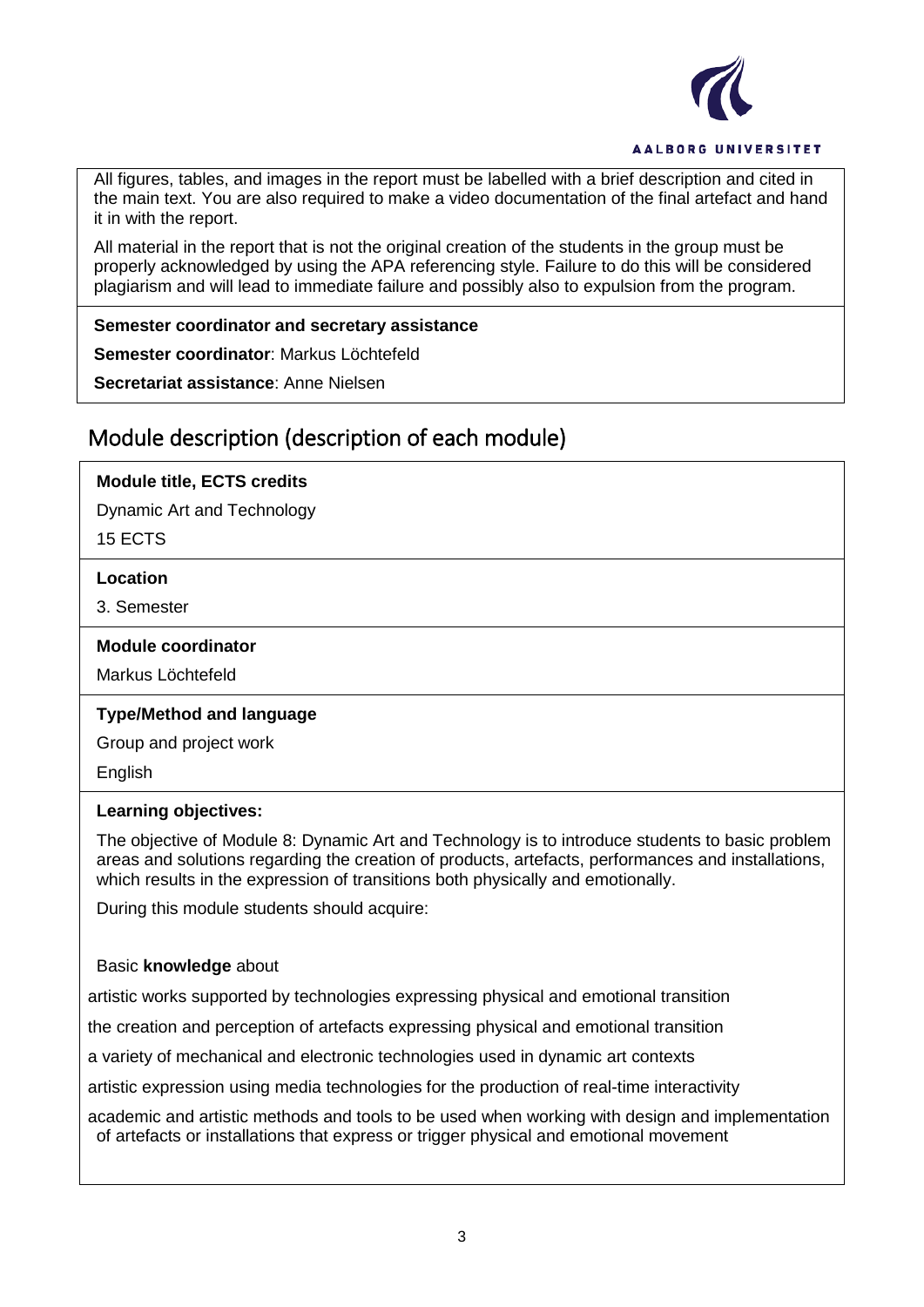

## **Skills** in

identifying and formulating an art problem within the semester theme

analysing an artistic problem and developing alternative concepts for the defined problem

motivating the application of certain technologies in connection with the design of installations expressing transitions

identifying, developing and describing the interaction between form, choice of materials and technological solutions with a view to achieving a clear aesthetic expression and performance

applying academic and artistic methodologies, in regard to interaction between technology, choice of materials, aesthetic expression, and user experience in connection with the development of dynamic artefacts and installations

## **Competencies** in

describing and analysing works and installations which use adaptive technologies

employing autonomous technologies in design and implementation of artefacts or installations expressing physical and emotional movement

contextualizing own artistic solutions (to state-of-art, socio-cultural requisites and consequences, art theoretical and aesthetic dimensions, etc.)

describing the completed design in an academic form and communicating this in a project report, portfolio, etc.

## **Academic content**

The basis of this module is human perception of movements and transitions, both physical and emotional. Students will work with principles of creation for time-based artefacts, and the experience of artefacts expressing temporal, spatial, and affective transitions. A variety of media technologies and engineered solutions will be tested and applied in the creation of products, artefacts and installations in the project unit, including mechanical and electronic alternatives of creating and controlling movement, position in space and autonomous motion.

During the semester, students work theoretically and experimentally with projects that challenge their creative and technical skills and produce artistic effects focused on different types of interaction between humans and machines.

## **Scope and expected performance**

15 ECTS credits. 1 ECTS credit = 27,5 hours of work. 15 ECTS = 412,5 hours of work consisting of preparation for course sessions, course participation, group work, exercises, counselling and exams.

## **Module activities (course sessions etc.)**

## **Course: Artistic and Academic Methodology III (Affective Design)**

Affective design is about designing strong and specific emotions in user(s). The lecture series will first introduce the wider field as inspired by Human Computer Interaction (HCI) before focusing on the academic methodologies to analyse and evaluate artistic artworks based on Affective Design. These techniques will allow you to actually understand what the audience experiences when engaging with your artwork. Further the lecture series aim to provide the students with a theoretical toolkit that help produce more effective, convincing and impressive works of art.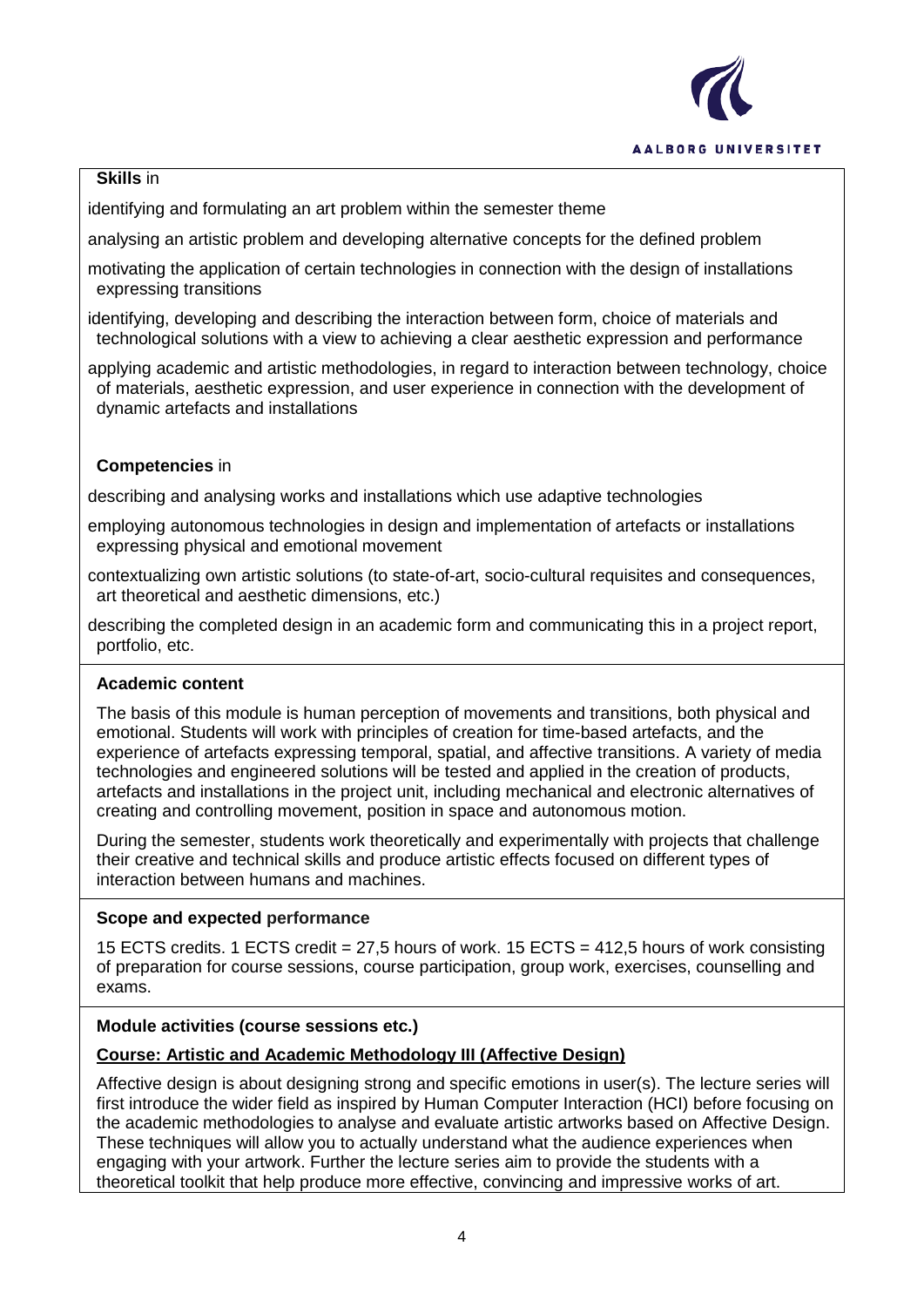

#### Assessment: through the semester project.

## **Lesson 1: Introduction to Affective Computing**

Lecture

Lecturer: Anthony Brooks

In this lecture we will have an introduction and principals of the field of Affective Design/Computing and how to apply it for the creation of artistic artefacts.

## **Literature**

|                                                                                                                                                                                                    | Pri. lit.<br>no of<br>p. | Sec.<br>lit. no<br>of p. | Dig.<br>upload |
|----------------------------------------------------------------------------------------------------------------------------------------------------------------------------------------------------|--------------------------|--------------------------|----------------|
| Picard, R. W. (1997) Affective Computing, pp. $21 - 25$ . MIT<br><b>Press</b>                                                                                                                      | 10                       |                          | No             |
| Höök, K. (2012). Affective computing. The Encyclopedia of<br>Human-Computer Interaction / [ed] Soegaard, Mads and Dam,<br>Rikke Friis, Aarhus, Denmark: The Interaction Design<br>Foundation, 2012 | 10                       |                          | Yes            |

## **Lecture 2+3: Questionnaire and Interview Design and Analysis**

Lecture + Workshop

Lecturer: Anthony Brooks

In these two lectures we will cover the basics of how to design and conduct interviews and questionnaires. Additionally we will look at several methods for analysing the results. As part of these lectures you will be required to design and conduct interviews regarding an art installation and analysis the results.

#### **Literature**

|                                                                                                                                                                                                               | Pri. lit.<br>no of<br>p. | Sec.<br>lit. no<br>of p. | Dig.<br>upload |
|---------------------------------------------------------------------------------------------------------------------------------------------------------------------------------------------------------------|--------------------------|--------------------------|----------------|
| Leung, Wai-Ching. "How to design a questionnaire." student<br>BMJ 9 (2001).                                                                                                                                   | 3                        |                          | Yes            |
| Bradley, Margaret M., and Peter J. Lang. "Measuring emotion:<br>the self-assessment manikin and the semantic<br>differential." Journal of behavior therapy and experimental<br>psychiatry 25.1 (1994): 49-59. | 10                       |                          | No.            |
| Lecture 4+5+6: Video Analysis                                                                                                                                                                                 |                          |                          |                |
| Lecture + Workshop                                                                                                                                                                                            |                          |                          |                |

Lecturer: Anthony Brooks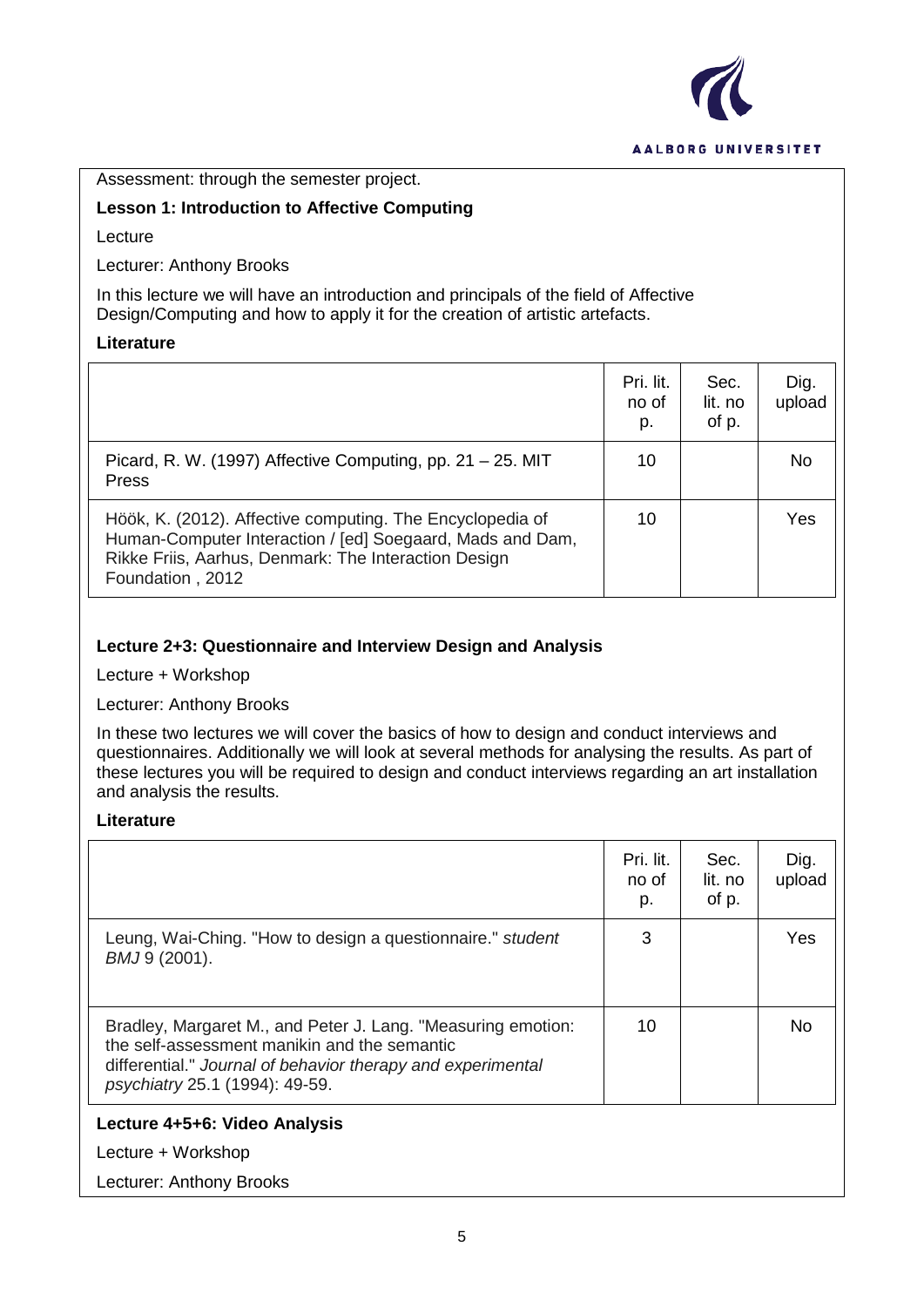

In these lectures you will be introduced on how to conduct video analysis of the affective reactions of the audience created by artworks. We will cover how to analyse video recordings, important elements you want to identify and how to properly quantify those elements.

## **Literature**

|                                                                                                                                                                         | Pri. lit.<br>no of<br>p. | Sec.<br>lit. no<br>of p. | Dig.<br>upload |
|-------------------------------------------------------------------------------------------------------------------------------------------------------------------------|--------------------------|--------------------------|----------------|
| Blandford, A., Furniss, D., & Makri, S. (2016). Qualitative HCI<br>research: Going behind the scenes. Synthesis Lectures on<br>Human-Centered Informatics, 9(1), 1-115. | 115                      |                          | Yes            |

## **Course: Digital Representation II (Rapid Prototyping)**

This course will introduce the main techniques for 2D and 3D prototyping. In addition, it will introduce techniques for digital creation and cutting of textiles.

## **Lesson 1: Introduction to prototyping and rapid prototyping based on digital designs**

Lecture

Lecturer: Peter Skotte

Make sure your computer is set up with 2D and 3D editing software. The 2D software should be able to

handle vectors and the 3d software should be able to output .stl files. For 2D: Adobe Illustrator or Autocad

are recommended and for 3D: Sketchup or Maya are recommended but other and free alternatives are

possible to use in the course.

## **Literature**

|                      | Pri. lit.<br>no of<br>p. | Sec.<br>lit. no<br>of p. | Dig.<br>upload |
|----------------------|--------------------------|--------------------------|----------------|
| <b>Lecture Notes</b> |                          |                          | Yes            |

## **Lesson 2: 2D/3D representations and Tools**

Lecture

Lecturer: Peter Skotte

How to rapidly make physical representations of digital 2D material. What is possible and what are the

limits? Demonstration of methods available generally and at AAU.

**Literature**

| Pri. lit. | Sec.    | Dig.   |
|-----------|---------|--------|
| no of     | lit. no | upload |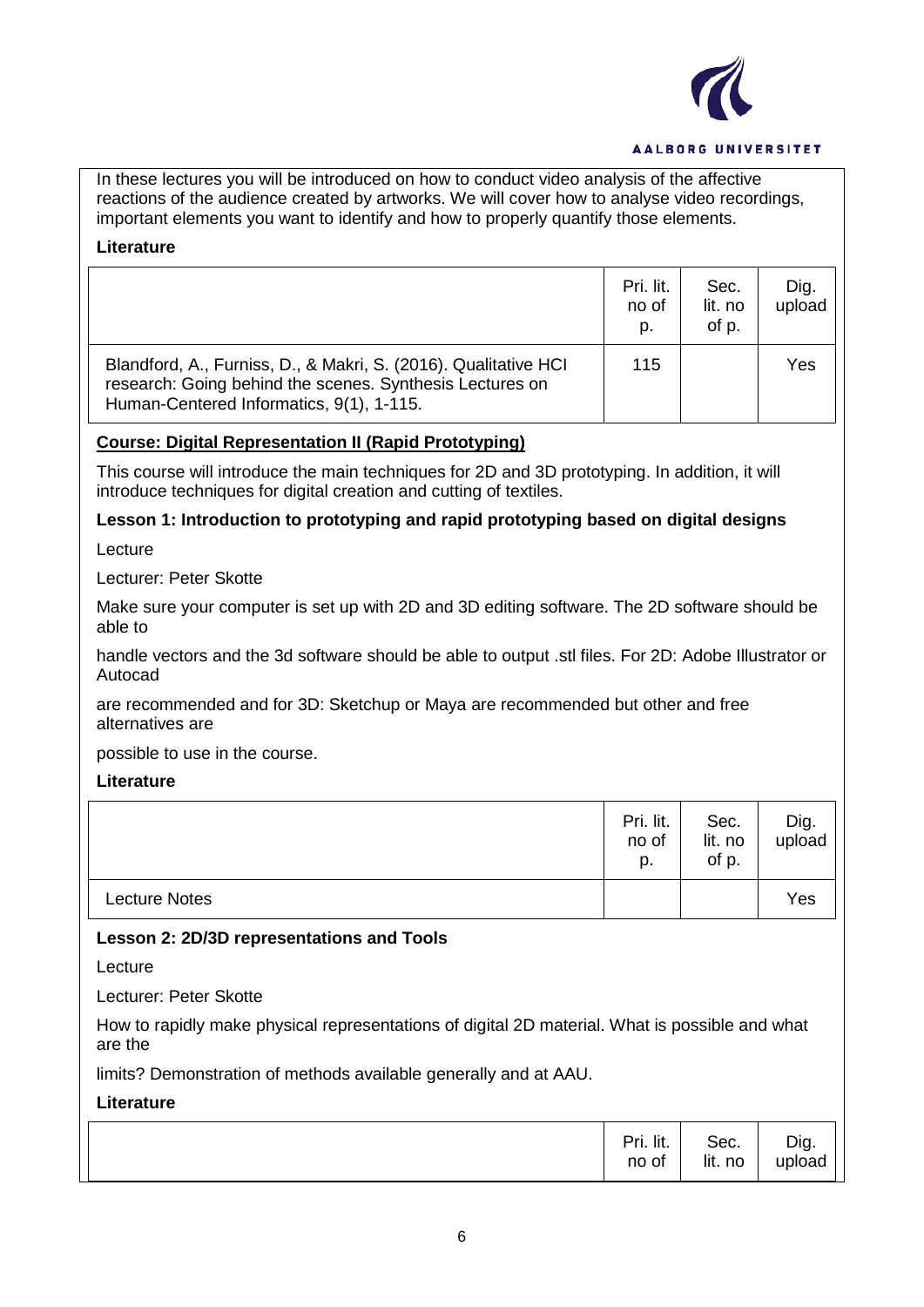

|               | n<br>μ. | of p. |     |
|---------------|---------|-------|-----|
| Lecture Notes |         |       | Yes |

## **Lesson 3-6: Hands-On**

Workshop

Lecturer: Peter Skotte

Work on own designs to gain practical experience with creating physical representations of digital

designs. Digital fabrication methods for, 3D printing, designing and cutting textiles, and using a Vacuum Former. Demonstration of new methods available at AAU.

## **Literature**

|                      | Pri. lit.<br>no of<br>p. | Sec.<br>lit. no<br>of p. | Dig.<br>upload |
|----------------------|--------------------------|--------------------------|----------------|
| <b>Lecture Notes</b> |                          |                          | Yes            |

## **Course: Programming II**

Programming II follows Programming I, introducing more advanced programming constructs and real-time multimedia systems. Specifically, students will learn about structures and objectoriented programming, real-time sound and graphics, and basic user interaction.

## **Lesson 1: Programming Basics Recap**

Lecture

Lecturer: Markus Löchtefeld

Review of basic programming constructs: variables, functions, arrays, loops, and control structures. Introduction to structures. For this class I prepared a flipped classroom lecture. A video/presentation that goes over all basic elements again. You are supposed to watch it before class, so that you can identify possible knowledge gaps and we can have an informed discussion about what is unclear so far and you can ask questions and for more details on these topics. We will fill class with questions and quizzes

## **Literature**

|                      | Pri. lit.<br>no of<br>p. | Sec.<br>lit. no<br>of p. | Dig.<br>upload |
|----------------------|--------------------------|--------------------------|----------------|
| <b>Lecture Notes</b> |                          |                          | Yes            |

## **Lesson 2 + 3: Object Oriented programming**

Lecture

Lecturer: Markus Löchtefeld

Introduction to object-oriented concepts: class versus instance/object, member variables/functions, constructors, public versus private members.

#### **Literature**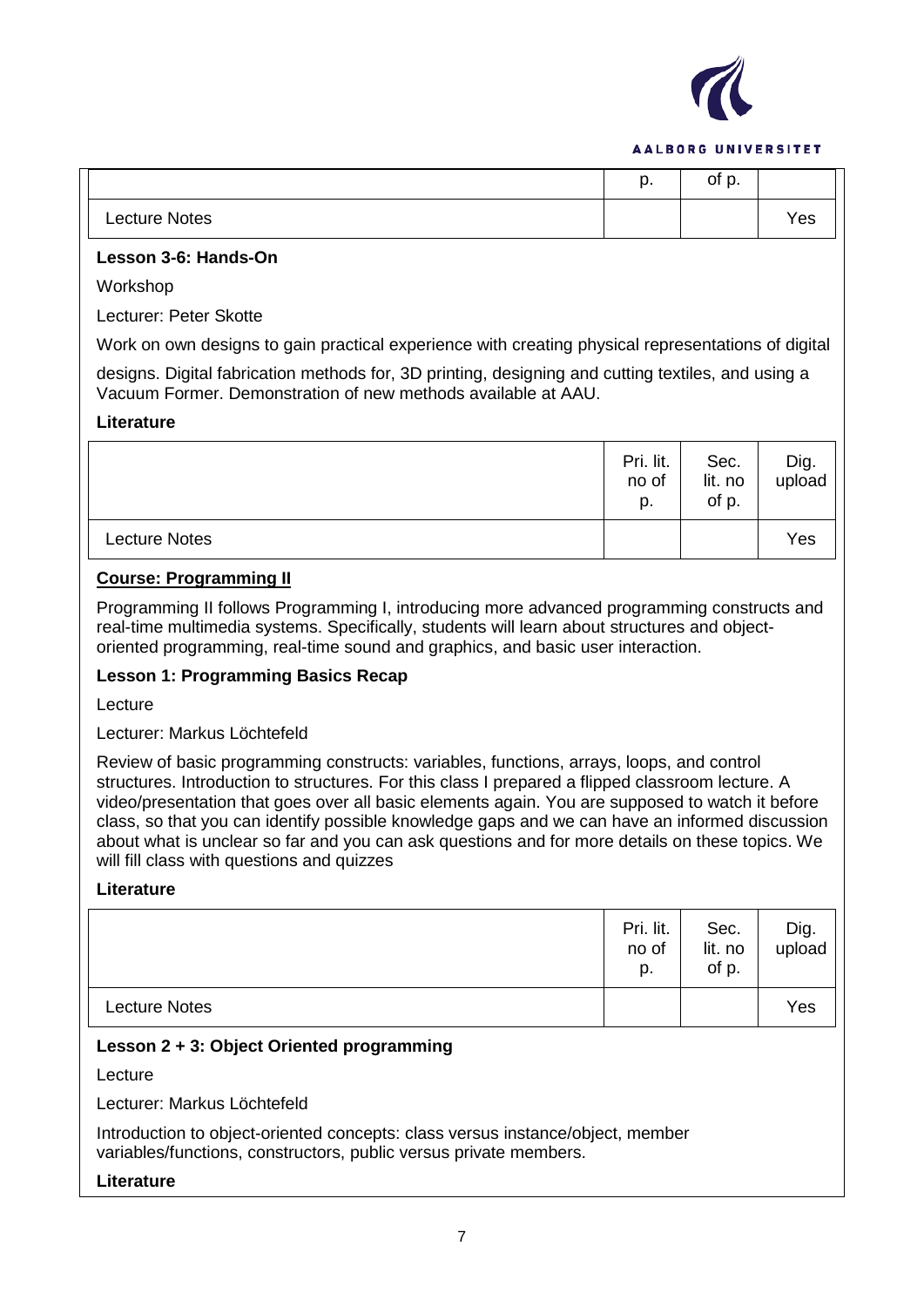

|                                                                                                                             | Pri. lit.<br>no of<br>p. | Sec.<br>lit. no<br>of p. | Dig.<br>upload |
|-----------------------------------------------------------------------------------------------------------------------------|--------------------------|--------------------------|----------------|
| <b>Lecture Notes</b>                                                                                                        |                          |                          | Yes            |
| Programming Interactivity: A Designer's Guide to Processing,<br>Arduino, and Openframeworks. " O'Reilly Media, Inc.", 2009. |                          | 30                       | No.            |
| "Objects" - Daniel Shiffman 2008<br>https://processing.org/tutorials/objects/                                               |                          |                          | Yes            |

#### **Lesson 4+5: 2D Graphics & Mouse and Keyboard input**

Lecture

Lecturer: Markus Löchtefeld

Introductory to 2D graphic concepts and coordinate systems in response to user input. Drawing of primitive graphics, working with shapes and colours, images and simple image manipulation in Processing.

#### **Literature**

|                      | Pri. lit.<br>no of<br>p. | Sec.<br>lit. no<br>of p. | Dig.<br>upload |
|----------------------|--------------------------|--------------------------|----------------|
| <b>Lecture Notes</b> |                          |                          | Yes            |

## **Lesson 6+7: Introduction to Sound**

Lecture

Lecturer: Markus Löchtefeld

Introduction to simple methods of creating Sound using Processing's Audio Libraries and how to integrate it into more complex programming structures.

#### **Literature**

|                      | Pri. lit.<br>no of<br>p. | Sec.<br>lit. no<br>of p. | Dig.<br>upload |
|----------------------|--------------------------|--------------------------|----------------|
| <b>Lecture Notes</b> |                          |                          | Yes            |

#### **Lesson 8: Wearable Technologies**

Lecture

Lecturer: Markus Löchtefeld

Introduction into prototyping and programming wearable technologies. Topics will include the extension of the Arduino platform for wearables (Lillypad), suited Sensors and Actuators and Algorithms for detection of human physiological states. Prototyping skills for the creation of interactive clothing will be tackled as well.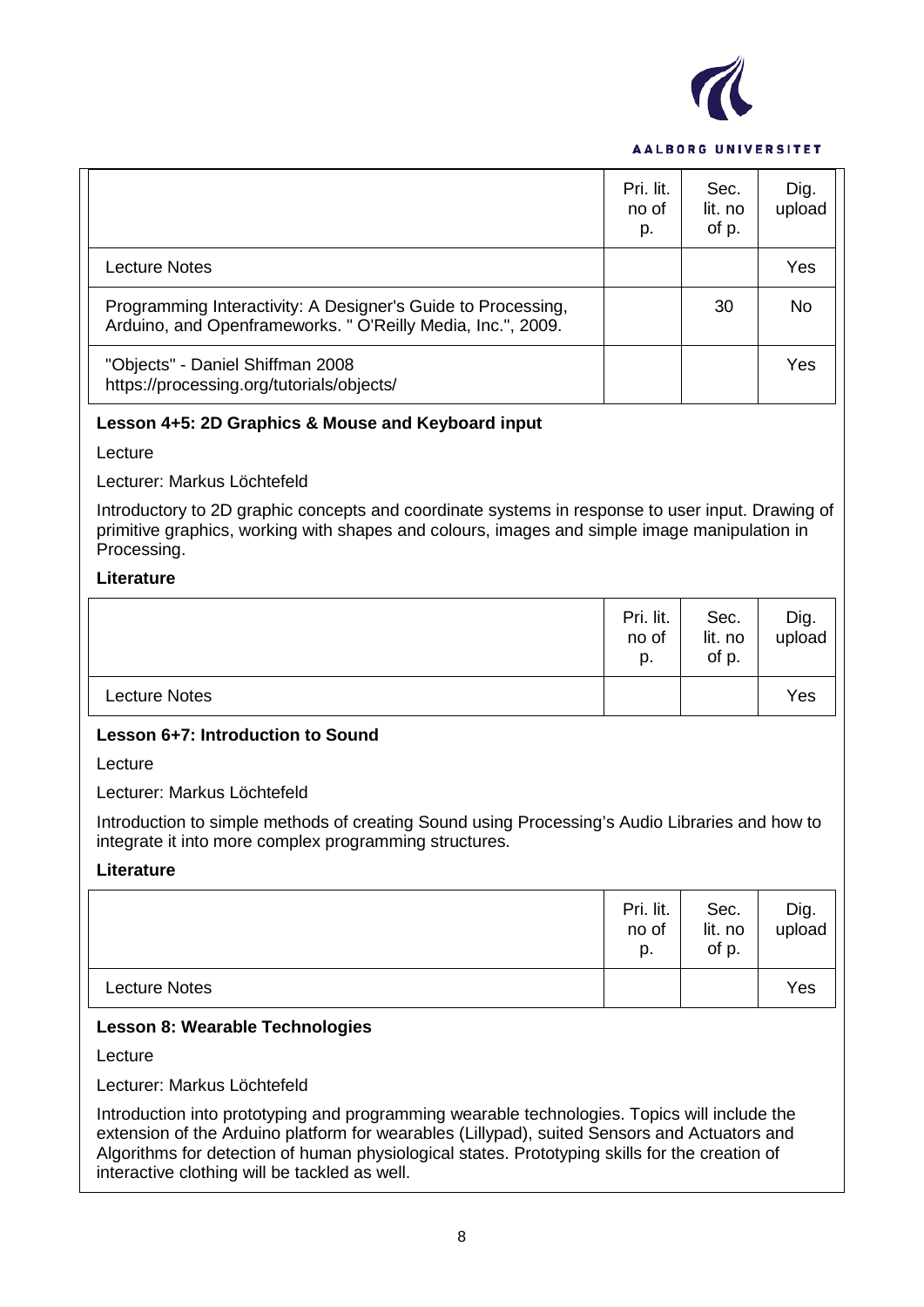

| Lit <del>c</del> i αιμι σ                                                                                                                         |                          |                          |                |
|---------------------------------------------------------------------------------------------------------------------------------------------------|--------------------------|--------------------------|----------------|
|                                                                                                                                                   | Pri. lit.<br>no of<br>p. | Sec.<br>lit. no<br>of p. | Dig.<br>upload |
| Lecture Notes                                                                                                                                     |                          |                          | Yes            |
| Olsson, T., Gaetano, D., Odhner, J., & Wiklund, S. (2008). Open<br>Softwear: Fashionable prototyping and wearable computing<br>using the Arduino. |                          | 104                      | Yes            |

## **Examination**

**Literature**

An external combined written and oral examination in **Module 8: "Dynamic Art and Technology**" (Teknologi og dynamisk kunst).

## **Form of examination**: b)

The examination will take the form of a conversation between the students, the examiner and an external examiner on the basis of the project report prepared by the student(s), which may be in the form of a process report or portfolio as well as the product created by the students. The project exam will also address other content from the module courses.

Number of pages: the written work must not exceed 10 pages per student (15 pages in the case of individual reports).

Duration of examination: 20 minutes

**Evaluation**: Grading according to the 7-point scale.

Proportional weighting: An aggregate grade is awarded for the artefact, the written and oral performances.

The assessment results in an individual grade.

Credits: 15 ECTS

The written report, the product and the oral examination should demonstrate that the student has fulfilled the objectives outlined above.

## Module description (description of each module)

## **Module title, ECTS credits**

Programming Interactive Systems

5 ECTS

#### **Location**

3. Semester

#### **Module coordinator**

Markus Löchtefeld

## **Type/Method and language**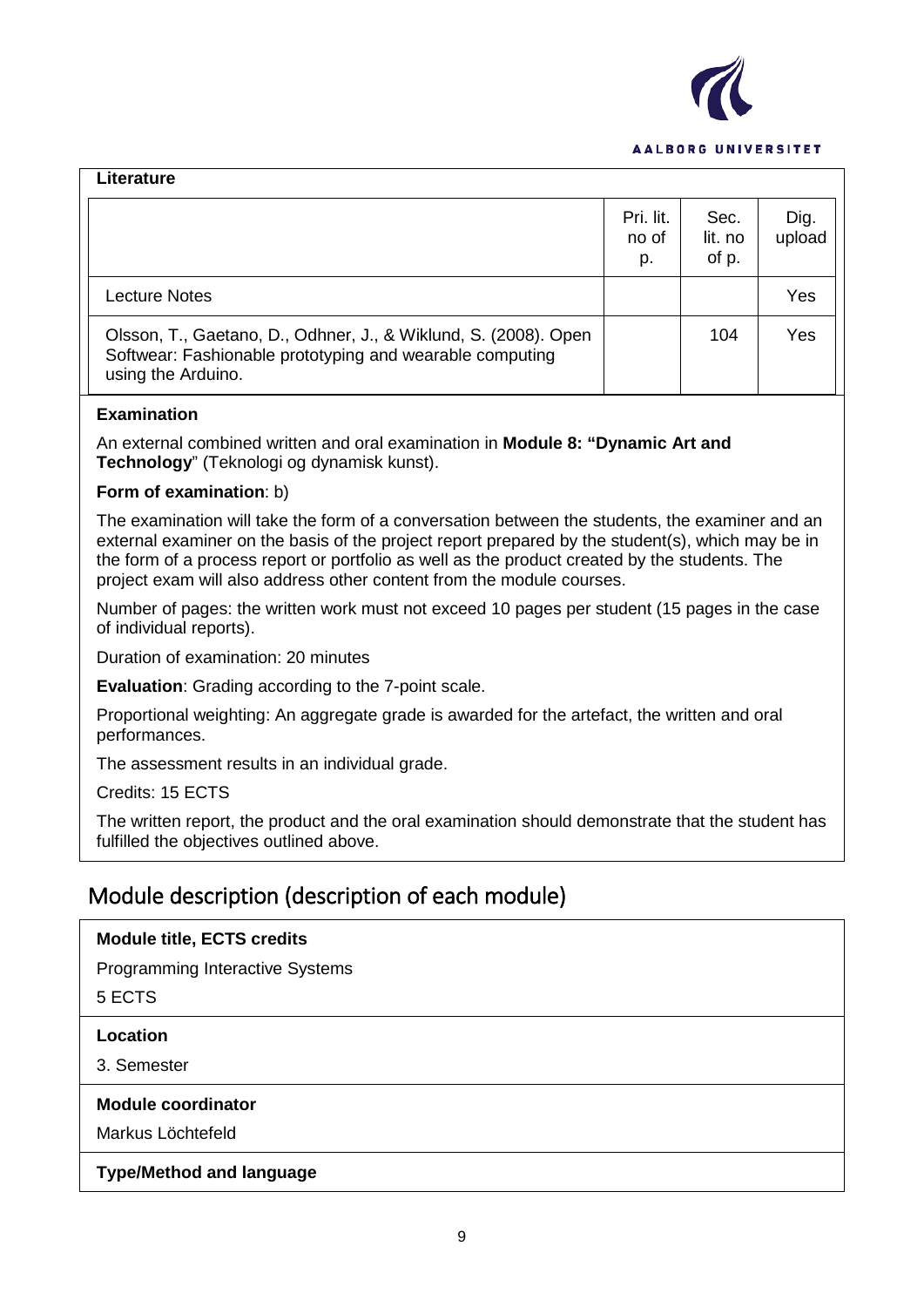

Individual or small groups

English

## **Learning objectives:**

During this module students should acquire:

## Basic **knowledge** about

real-time input/output streams used in programming interactive systems

serial communication protocols used for inter-application communication, internet-based communications, etc.

basic user interface design principles for realizing a software interface for human-computer interaction

data mapping strategies used in building interactive systems

## **Skills** in

applying technical knowledge to develop and demonstrate the use of an interactive system

analyzing use of the artefact

synthesizing knowledge in written documentation

## **Competencies** in

evaluating artefacts from a technical perspective

identifying further learning needs in the area of programming interactive systems.

## **Academic content**

In this module, students learn about basic principles of software and how different digital systems can be designed to create alternative forms of interactions between man and machine. Students will learn principles of object-oriented programming and how algorithms can be developed in order to design new forms of human-computer interaction.

## **Scope and expected performance**

5 ECTS credits. 1 ECTS credit = 27,5 hours of work. 5 ECTS = 137,5 hours of work consisting of preparation for course sessions, course participation, group work, exercises, counselling and exams.

## **Module activities (course sessions etc.)**

**Course: Programming III** 

(2 ECTS)

## **Lesson 1: Communication Protocols**

Lecture

Lecturer: Markus Löchtefeld

Basic concepts in digital communication: what is a protocol, packets (header + data), addresses and ports, generating/parsing serial byte streams.

Further information on multimedia protocols: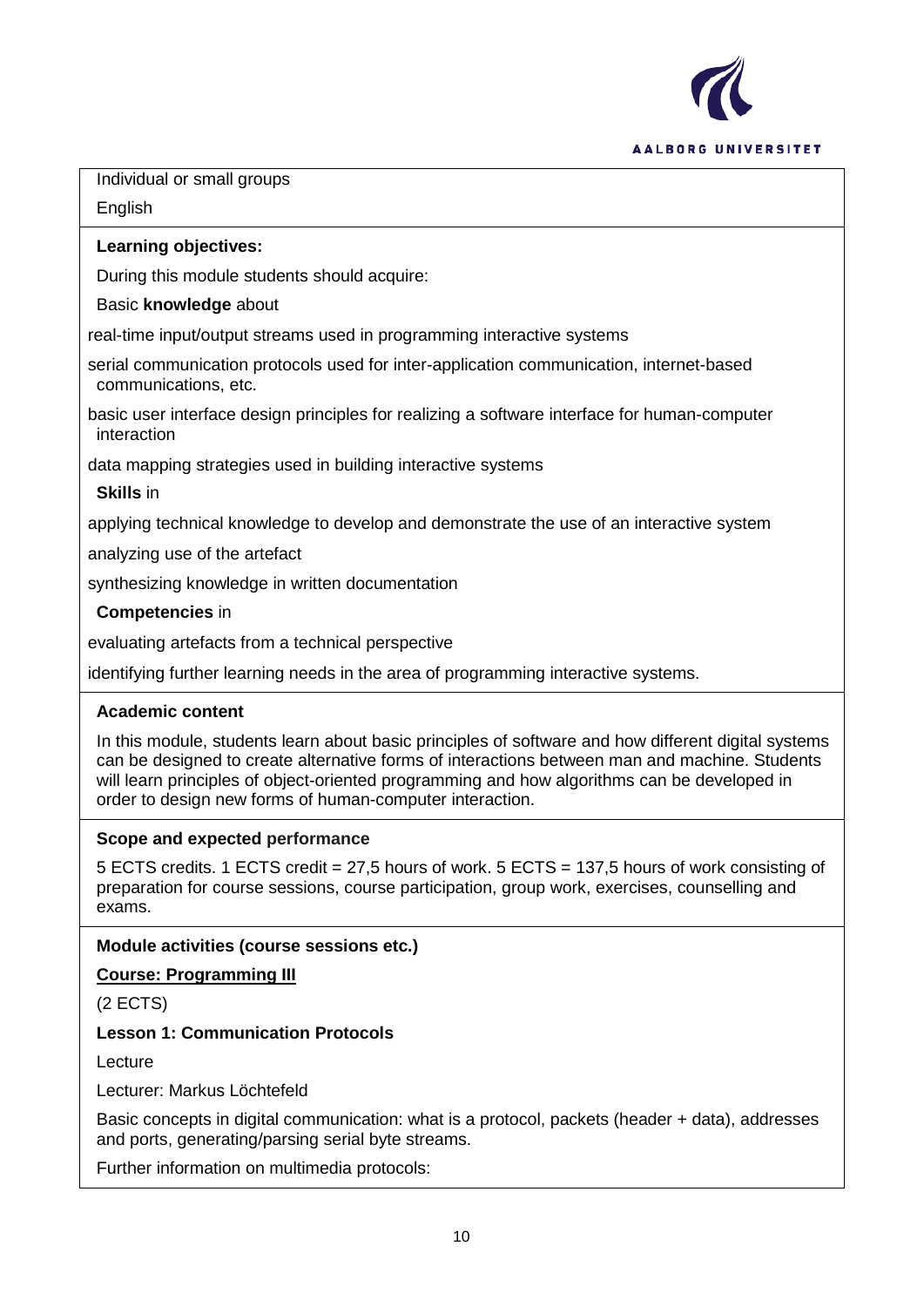

DMX (lighting and stage):

Elation Professional. (2008). DMX 101: A DMX 512 handbook. http://ritelites.com/yahoo\_site\_admin/assets/docs/dmx101\_handbook.296102453.pdf

Kar, U. (2013). The DMX512 Packet, http://www.dmx512-online.com/packt.html.

HTTP (hypertext/web):

Marshall, J. (2012). "HTTP Made Really Easy", http://www.jmarshall.com/easy/http/.

tutorialspoint. (2014). "HTTP Quick Guide", http://www.tutorialspoint.com/http/http\_quick\_quide.htm.

MIDI (musical instruments):

MIDI Manufacturers Association. (2009). MIDI and music synthesis. http://www.midi.org/aboutmidi/tut\_midimusicsynth.php

MIDI Manufacturers Association. (1995). MIDI Message Table 1, http://www.midi.org/techspecs/midimessages.php.

OSC (sound control):

Wright, M. (2002). The Open Sound Control 1.0 specification. http://opensoundcontrol.org/spec-1\_0

## **Literature**

|                                                                                                                                             | Pri. lit.<br>no of<br>p. | Sec.<br>lit. no<br>of p. | Dig.<br>upload |
|---------------------------------------------------------------------------------------------------------------------------------------------|--------------------------|--------------------------|----------------|
| <b>Lecture Notes</b>                                                                                                                        |                          |                          | Yes            |
| Reas, C., & Fry, B. (2014). Processing: a programming<br>handbook for visual designers and artists Second Edition. Mit<br>Press. pp.588-600 |                          | 22                       | No             |

## **Lesson 2 + 3: Serial Communication Workshop: Physical + Digital Communication**

Lecture and Workshop

Lecturer: Markus Löchtefeld

Workshop on sending data serially from a computer to an Arduino to control something physical as well as sending data serially from an Arduino to a computer. Using a sensor to control a graphical object.

## **Literature**

|                                                                                                                        | Pri. lit.<br>no of<br>p. | Sec.<br>lit. no<br>of p. | Dig.<br>upload |
|------------------------------------------------------------------------------------------------------------------------|--------------------------|--------------------------|----------------|
| <b>Lecture Notes</b>                                                                                                   |                          |                          | Yes            |
| Reas, C., & Fry, B. (2014). Processing: a programming<br>handbook for visual designers and artists Second Edition. Mit |                          | 40                       | <b>No</b>      |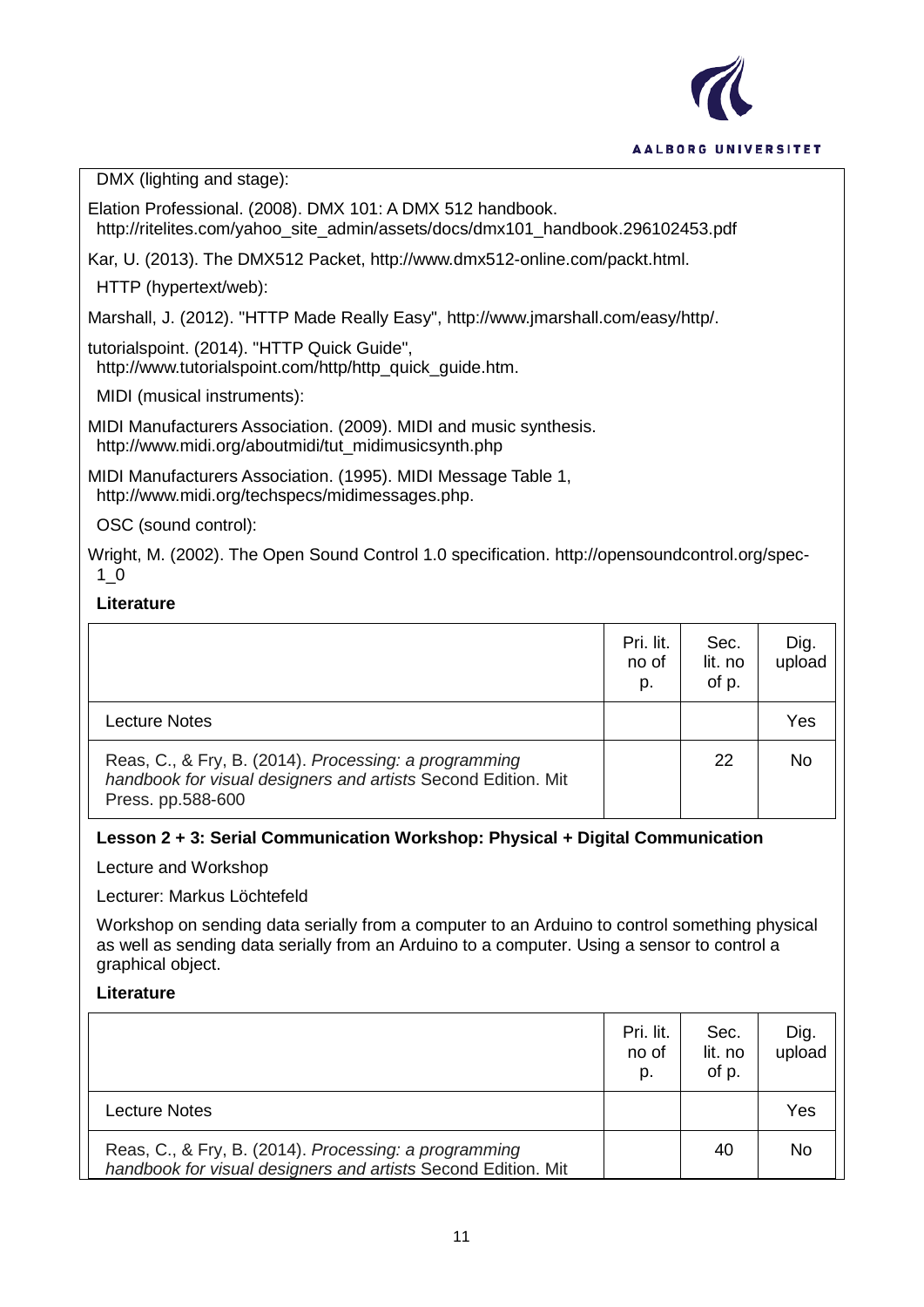

|  | Press. pp.633-673 |  |
|--|-------------------|--|
|--|-------------------|--|

#### **Lesson 4 + 5: Shape Generation Workshop**

Lecture and Workshop

Lecturer: Markus Löchtefeld

Shape generation techniques for (artistic) 2D/3D representation and visualization. Introduction to advanced programming concepts such as recursion and how to exploit these for artistic visualizations.

## **Literature**

|                                                                                                | Pri. lit.<br>no of<br>p. | Sec.<br>lit. no<br>of p. | Dig.<br>upload |
|------------------------------------------------------------------------------------------------|--------------------------|--------------------------|----------------|
| <b>Lecture Notes</b>                                                                           |                          |                          | Yes            |
| Greenfield, G. (2012). Generative art: a practical guide using<br>Processing, by Matt Pearson. |                          | 50                       | No             |

## **Lesson 6+7: Basic User Interface Design**

Lecture

Lecturer: Markus Löchtefeld

In this lecture we will explore the basics of user interface design including simply perceptual and memory principles, simple, design laws, Hick's Law and Fits's Law. Furthermore we will explore how to implement these in Processing using ControlP5.

#### **Literature**

|                                                                                                      | Pri. lit.<br>no of<br>p. | Sec.<br>lit. no<br>of p. | Dig.<br>upload |
|------------------------------------------------------------------------------------------------------|--------------------------|--------------------------|----------------|
| Lecture Notes                                                                                        |                          |                          | Yes            |
| MacKenzie, I. Scott. Human-computer interaction: An empirical<br>research perspective. Newnes, 2012. |                          | 50                       | Yes            |

## **Examination**

An internal combined written and oral examination in **Module 9: "Programming Interactive Systems"** (Programmering af interaktive systemer).

The examination is a 7-day assignment on a set subject.

#### **Form of examination**: b)

The examination will take the form of a conversation between the student, the examiner and an internal censor on the basis of the artefact and report prepared by the student(s).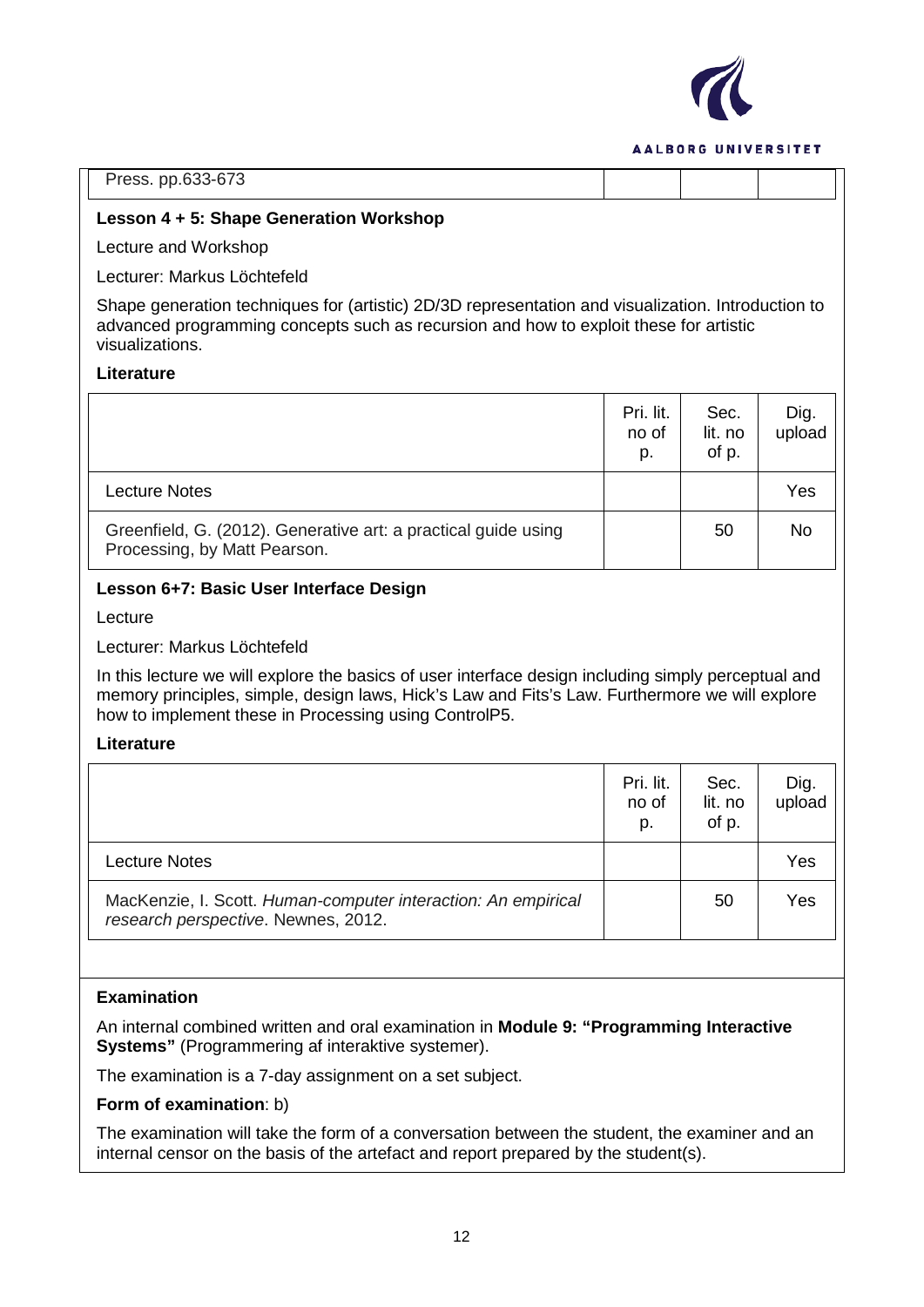

Number of pages: the written part must not exceed 5 pages.

**Evaluation**: Grading according to the 7-point scale.

Credits: 5 ECTS

The written report, the product and the oral examination should demonstrate that the student has fulfilled the objectives outlined above

# Module description (description of each module)

| <b>Module title, ECTS credits</b>                                                                                    |
|----------------------------------------------------------------------------------------------------------------------|
| Art and Technology Concept Design                                                                                    |
| 5 ECTS                                                                                                               |
| Location                                                                                                             |
| 3. Semester                                                                                                          |
| <b>Module coordinator</b>                                                                                            |
| <b>Palle Dahlstedt</b>                                                                                               |
| <b>Type/Method and language</b>                                                                                      |
| Individual work in relation to course activities                                                                     |
| English                                                                                                              |
| Learning objectives:                                                                                                 |
| During this module, students should acquire:                                                                         |
| Basic knowledge about                                                                                                |
| various qualitative methods in relation to the analysis and understanding of users, places and their<br>usages, etc. |
| quantitative methods in relation to the analysis and understanding of users, places and their<br>usages, etc.        |
| theories and methods of artistic and experimental practices                                                          |
| <b>Skills in</b>                                                                                                     |
| conceptualizing various forms of interactive or relational experience                                                |
| employing and combining various methods of concept development                                                       |
| presenting artistic concepts to various target groups                                                                |
| <b>Competencies in</b>                                                                                               |
| designing and conceptualizing interactive installation and/or place-based events                                     |
| handling complexity related to concept design processes                                                              |
| identifying own learning needs and to structure own learning related to concept design.                              |
|                                                                                                                      |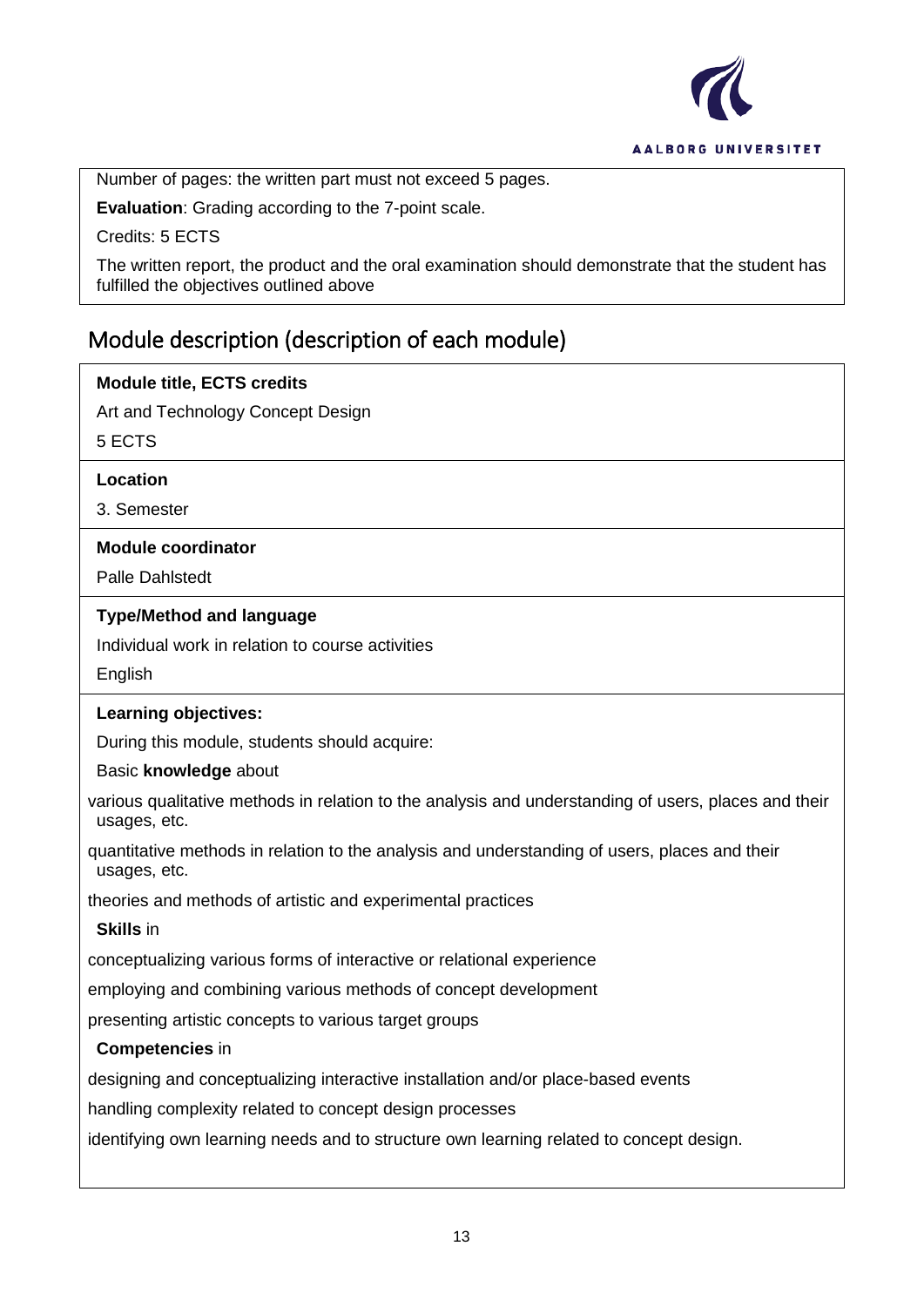

## **Academic content**

The module "Art Concept Design" focuses on concept design processes and method development of interactive installations and/or place-based events. The module 21introduces academic methods such as qualitative or quantitative of research and analysis and methods of artistic experimental creativity as measures in artistic concept development processes. Furthermore, the module introduces oral and written presentation techniques.

## **Scope and expected performance**

5 ECTS credits. 1 ECTS credit = 27,5 hours of work. 5 ECTS = 137,5 hours of work consisting of preparation for course sessions, course participation, group work, exercises, counselling and exams.

## **Module activities (course sessions etc.)**

The course introduces both theoretical and practical elements leading to the creation of a concept. Lectures and exercises will be combined throughout the course. Different perspectives on concept design for art and technology will be discussed, as well as methods for structured development of ideas. The goal is to make the students able to develop and present a concept for a project clearly and convincingly. Students should be able to disseminate the idea, intention, relevance, and strategy for realization behind a forthcoming, possible project.

The course will also introduce the idea of method in art and science, and the basics of quantitative and qualitative methods.

In parallel with the lectures, you will work on an individual assignment, the development of a concept related to your semester project. In the end, there will be a written examination, where the concept assignment is analyzed and discussed from a particular theoretical angle, which will be revealed during the course.

Those texts marked "Readings" below are compulsory. Those marked "Further readings" are there if you want to go deeper, but not required readings.

Lecturers:

Palle Dahlstedt (lecture 1, 3-6, 8), dahlstedt@hum.aau.dk

Anca Horvath (lecture 2, 7), ancah@hum.aau.dk

## **Lecture 1: Introduction to the course - What is concept? What is Method?**

We go through the scope of the course, and discuss what the words "concept" and "method" can mean in art and science.

Lecturer: Palle Dahlstedt

Readings:

Chapter 1: The Uncertainty of Science, from Richard Feynman's book The Meaning of it All

Analytical Index, p.5-8, from Feyerabend: Against Method

Critical and Analytical Thinking infographic (see below)

Further readings:

Concepts, from Stanford Encyclopedia of Philosophy

Scientific Method, from Stanford Encyclopedia of Philosophy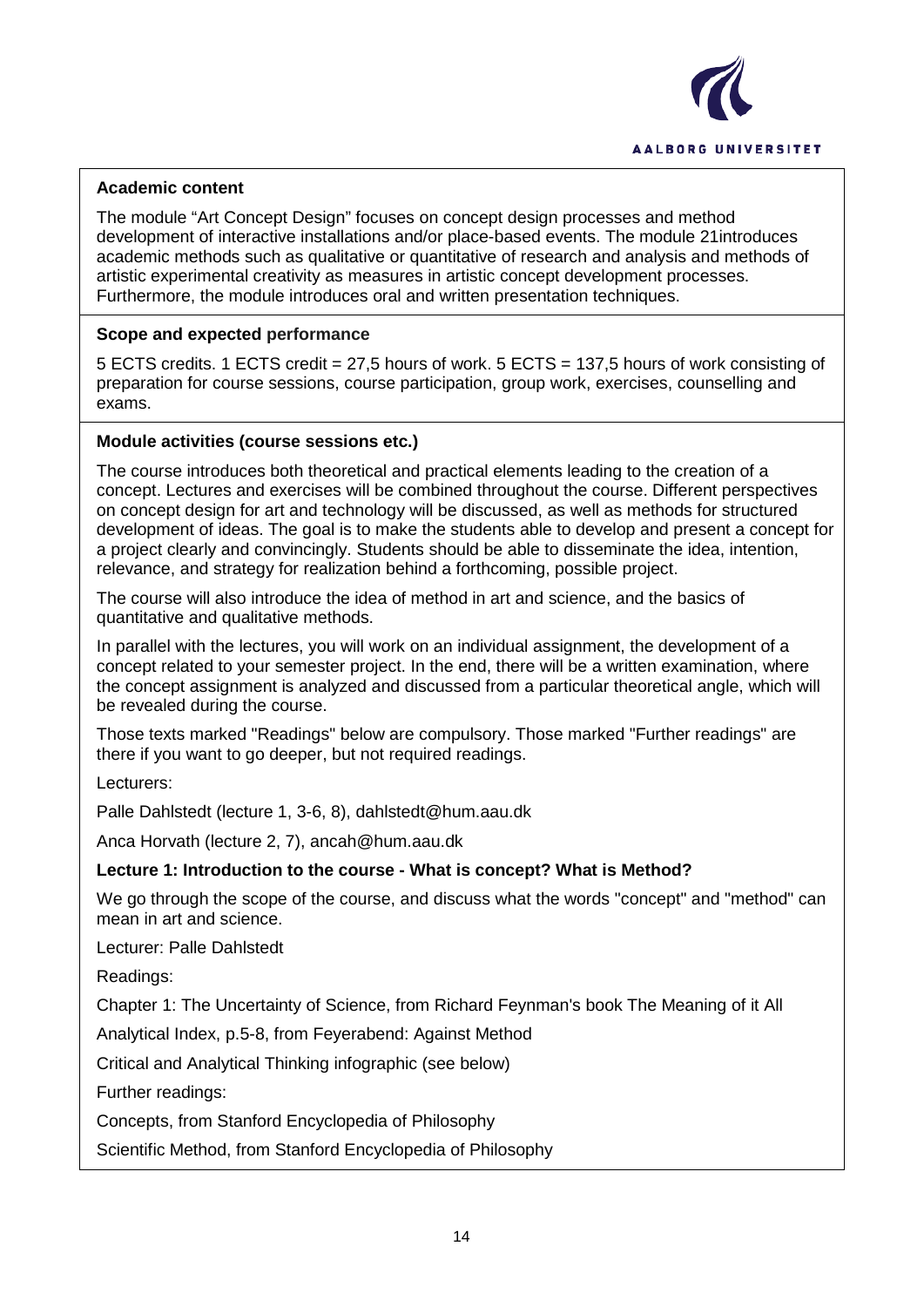

## **Lecture 2: Concept and Method in Art: Conceptual Art and Beyond**

We look at the history of conceptual art, and a number of artworks are discussed and analyzed.

Lecturer: Anca Horvath

Readings:

Sol LeWitt: Paragraphs on Conceptual Art, Sentences on Conceptual Art, 1969

Lawrence Weiner: Declaration of Intent, 1968 and Statements, 1968

Alexander Alberro: Reconsidering Concpetual Art, foreword to Conceptual Art : a critical anthology, MIT Press, 1999

(PDF below)

Further readings:

Conceptual Art intro + fact sheet

Conceptual Art in Stanford Encyclopedia of Philosophy (good breakdown of its philosophical content)

## **Lecture 3: Designing and Developing Concepts: Creative Strategies**

We look at a number of strategies for concept creation and development, including excercises.

Lecturer: Palle Dahlstedt

Readings:

Robson: Ch 3 - Developing Your IdeasFile (PDF below)

## **Lecture 4: Conceptual Mapping and Mindmapping**

Two important techniques for structured creation and development of ideas are presented and discussed, including excercises.

Lecturer: Palle Dahlstedt

Critical and Analytical Thinking (infographic)

Alberro: Reconsidering Conceptual Art, 1999

Robson: Ch 3 - Developing Your Ideas

Collection of ideation techniques from various web sites.

Vullings & Heleven: 27 Creativity Tools for Divergent and Convergent Thinking

2018-09-18 Course: Concept Design and Diagrams (M10, C) (ART\_BA)

https://www.moodle.aau.dk/course/view.php?id=25902 3/4

Readings:

Concept Maps: What the heck is this?, Joseph D. Novak

Chapter 1: What is a Mind Map, from Tony Buzan: The Ultimate Book on Mind-Mapping

In the lecture, I also mention the mind-mapping tool I personally have used for more than ten years, FreePlane,

which is free, open source, and multi-platform. Here's a link:

[https://www.freeplane.org/wiki/index.php/Main\\_Page](https://www.freeplane.org/wiki/index.php/Main_Page)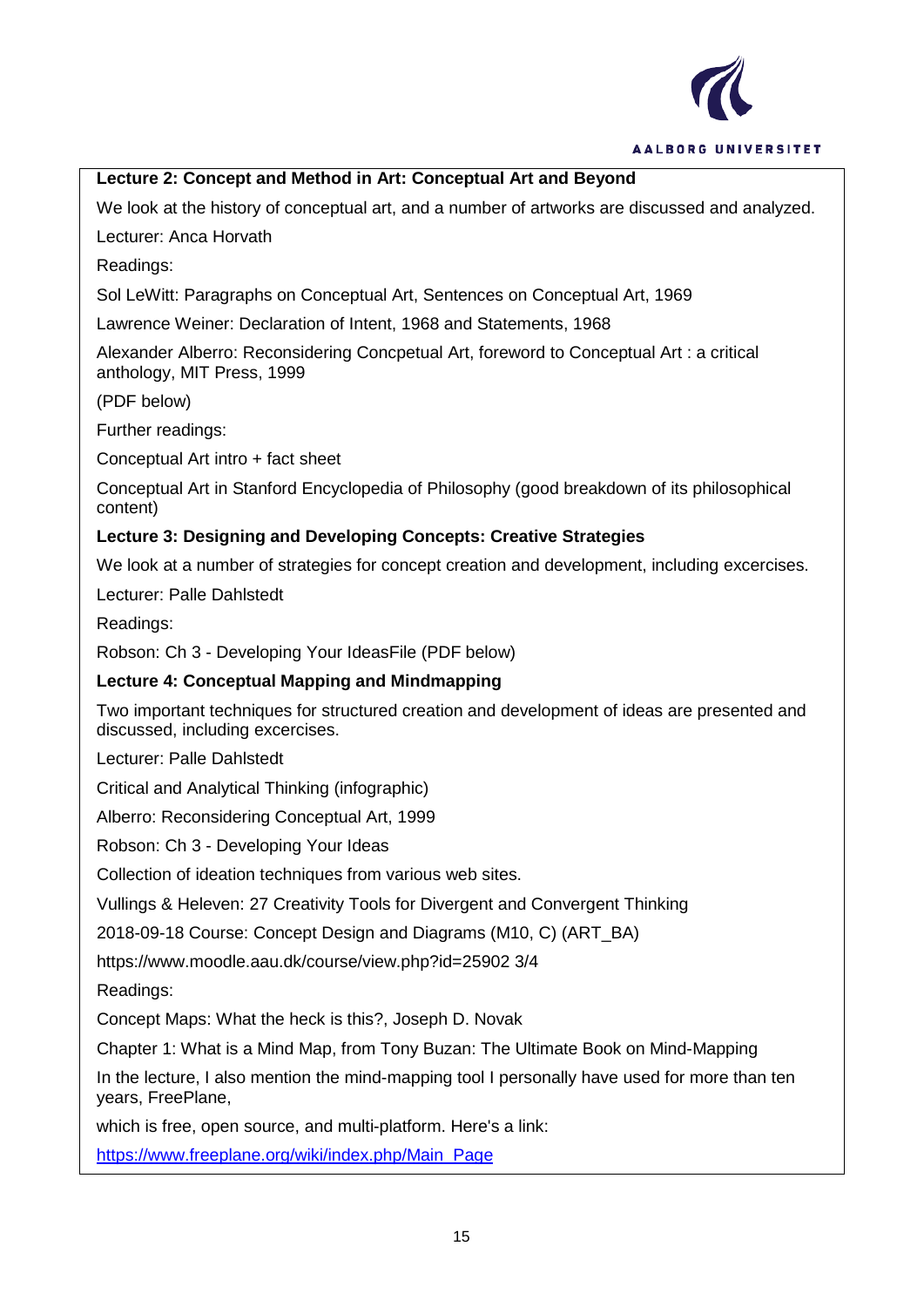

## **Lecture 5: Theories of Creative Process**

Some theories of creative processes are presented and discussed. Such theories can both be used to analyze how

things unfold in a creative process, but are also crucial to gain an understanding of the role of, for example tools and

medium, in such processes, and of the interplay between ideas and sketches.

Lecturer: Palle Dahlstedt

Readings:

Palle Dahlstedt: Between Material and Ideas: A Process-Based Spatial Model of Artistic Creativity, in J. McCormack,

M. d'Inverno (eds.), Computers and Creativity (PDF below)

Margaret A. Boden: Computer Models of Creativity, 2009 (PDF below)

**Lecture 6: Presenting your Concept A summary of essential oral and visual presentation**

skills, including excercises.

A summary of essential oral, visual and written presentation skills, including excercises.

Lecturer: Palle Dahlstedt

Further readings:

See below for a collection of links to useful websites about presentation skills, for research, art/design and pitching

of business ideas.

## **Lecture 7: Quantitative and Qualitative Methods in Science and Art**

What kinds of methods are used in science, and why and when are they used? Can similar methods be used in art?

Are the purpose of methods in art and science the same?

Lecturer: Anca Horvath

Readings:

From C. Gray & J. Malins: Visualizing Research: A Guide to the Research Process in Art and Design:

Chapter 1: Planning the journey: introduction to research in Art and Design (PDF below)

Chapter 4: Crossing the terrain: establishing appropriate research methodologies (PDF below)

## **Lecture 8: Presentations**

In this lecture all students present the result of your concept design assignment.

Lecturer: Palle Dahlstedt

## **Examination**

An internal combined written and oral examination in **Module 10 "Art and Technology Concept Design"** (Konceptudvikling for oplevelsesteknologi).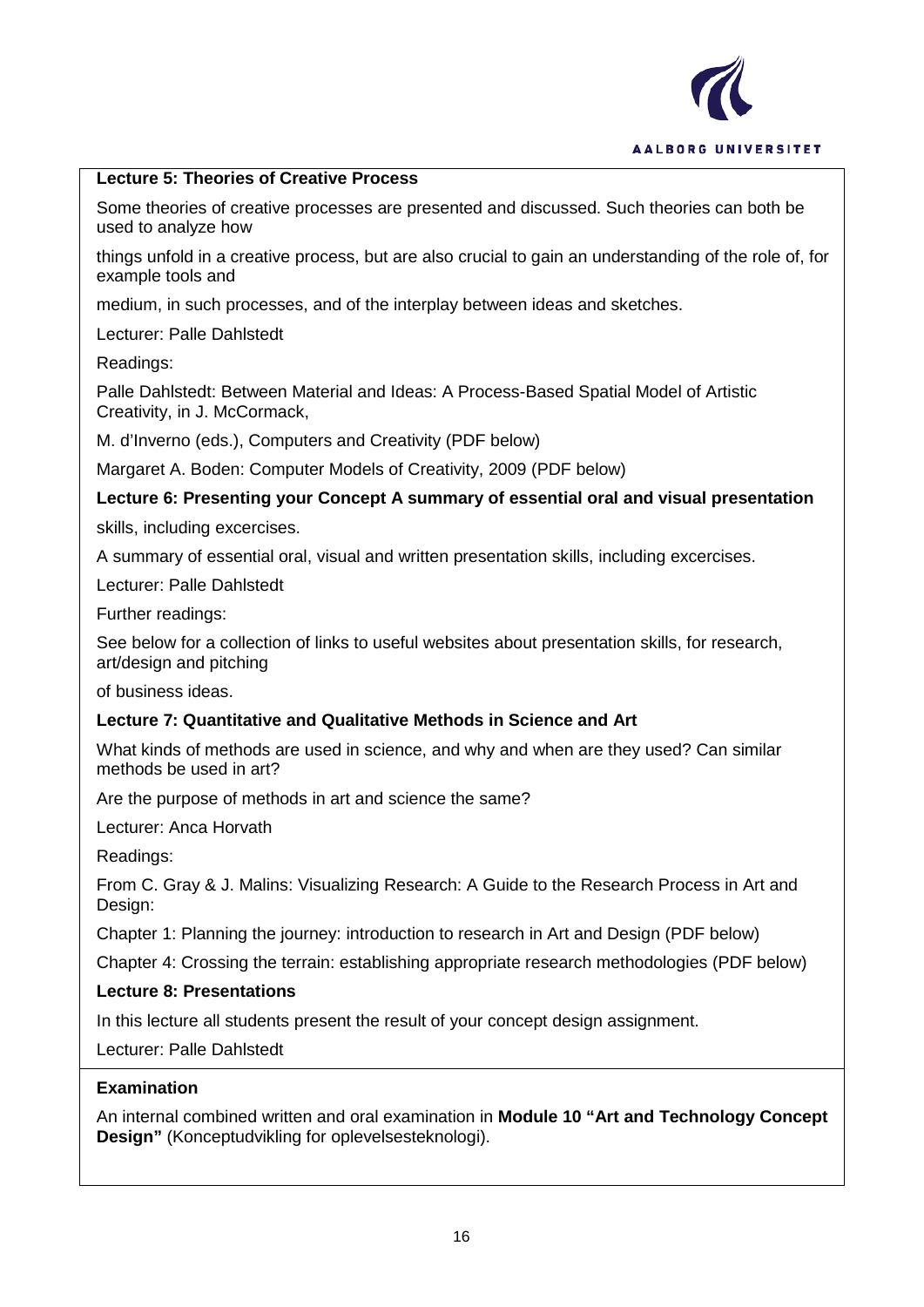

## **Form of examination**: b)

The examination is a free assignment, which is evaluated by one examiner and awarded a pass/fail grade.

For the examination students have to submit a written presentation of an artistic concept within the subject field of Art & Technology. The written part must not exceed 5 pages. The oral examination consists of a student presentation followed by a discussion between the student and the examiner.

**Evaluation**: pass/fail. In case of a Fail grade, an additional examiner will also evaluate the assignment.

**Substitution**: the examination may be substituted by satisfactory and active participation in courses, i.e. 80% presence and submission of all assignments set during the course.

Credit: 5 ECTS

The examination should demonstrate that the student has fulfilled the objectives outlined above.

# Module description (description of each module)

## **Module title, ECTS credits**

History of Art and Technology II

5 ECTS

## **Location**

1. Semester and 3. Semester

## **Module coordinator**

Line Marie Bruun Jespersen

## **Type/Method and language**

Individual work in relation to course activities

**English** 

## **Learning objectives:**

During this module, students should acquire:

Basic **knowledge** about

the history of art and technology, including selected styles of art and scientific theories within the area of art and technology

aesthetic theories within the field of art and technology

central works of selected art periods and genres

**Skills** in

analyzing works of art within selected art periods and genres

applying central concepts and analytical methods within the history of art and technology – and acquiring familiarity with their historical context and conditions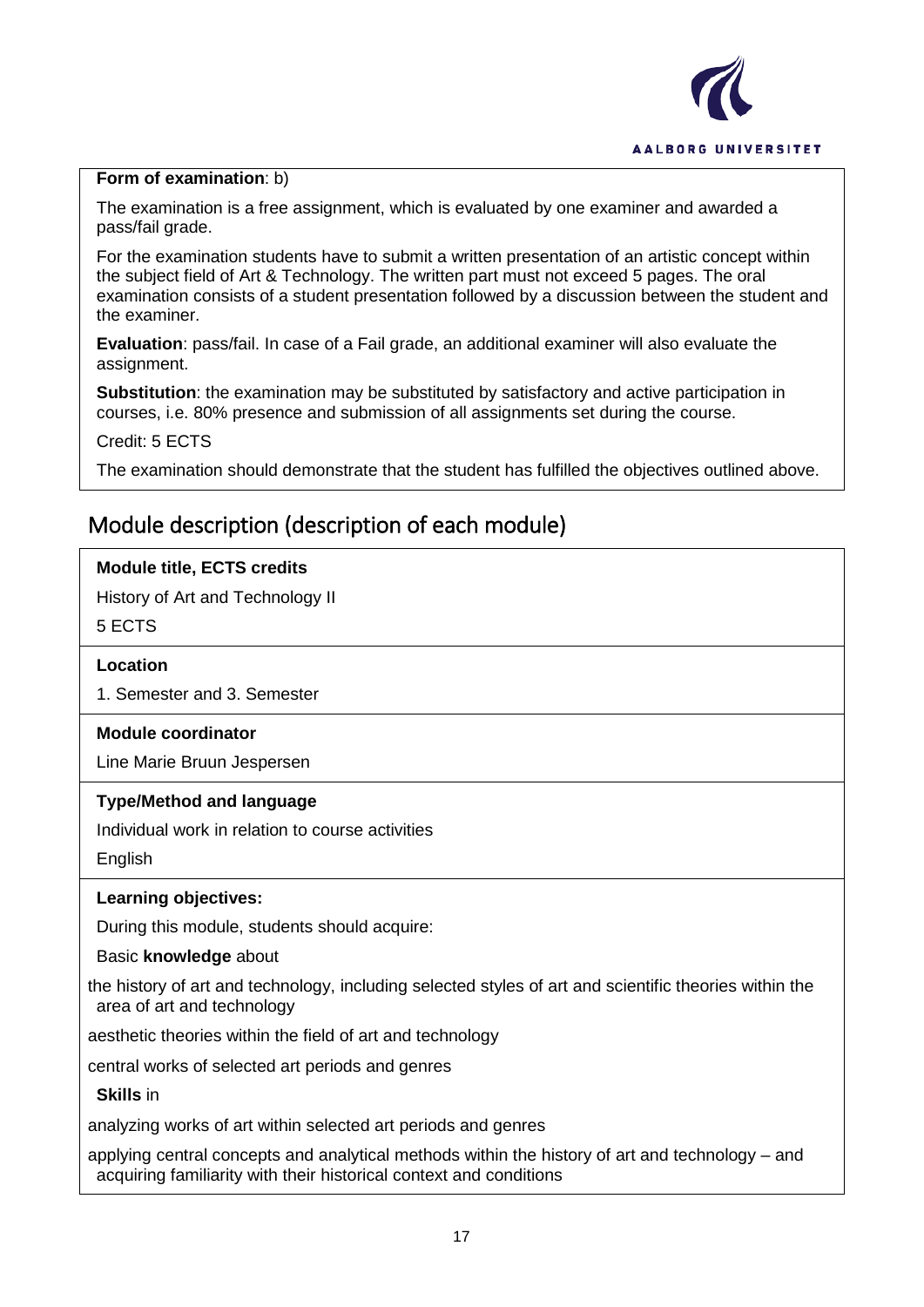

## **Competencies** in

comparing various works from selected art periods as regards artistic expression, technological contents, and experience effect

applying central works from the history of Art & Technology as a framework for reflection and inspiration in relation to their own works

## **Academic content**

The module is an introduction of the students to the history of art and technology with special emphasis on the theories and techniques, which have been or are currently prevailing in the areas of art experience and aesthetics.

Together with History of Art and Technology I the module introduces the students to examples of artists, artworks and historic events that are significant to the history of Art and Technology.

Using the teaching forms of lectures, workshops and seminars, the module will introduce problems regarding description and analysis of artworks.

## **Scope and expected performance**

5 ECTS credits. 1 ECTS credit = 27,5 hours of work. 15 ECTS = 137,5 hours of work consisting of preparation for course sessions, course participation, group work, exercises, counselling and exams.

#### **Module activities**

## **History of Art and Technology**

What is art, what is and what is technology? These questions are fundamental for the study of art and technology. This course will provide tools and a conceptual framework for engaging with these questions – both in practice and when discussing and debating issues around art and technology. The form of the course will be a historical approach, which means that we will explore how the question of art and technology has been approached by artists and thinkers mainly through the  $20<sup>th</sup>$  Century. The historical approach also serves to highlight how the relationships between art, technology and the world are closely conditioned by historical circumstances and formed through specific cultural practices. A central focus will be to engage with artistic practices and art works. These artifacts and modes of artistic creation will be a point of departure for leaning about how technology shape and is shaped by human interaction.

There are scheduled two sessions for exercises on texts and topics taught in lectures and supervision in relation to the written assignments. Signe and Line will be in charge of these sessions.

20.09. ArT1 and ArT3. This session combines texts from the course and significant art works in a series of exercises that focus on using the various theoretical positions to broaden and deepen the understanding of the art works.

11.10 ArT1. Supervision in relation to the written assignment, and peer-to-peer feedback.

ArT3. Discussion of extracts of key texts on systems and networks, which thematically bridge between lectures in the HAT cours and the ArT3 semester theme. Students will be asked to analyze and discuss the texts and selected art works, and to relate their findings to their semester projects.

A part of the course is a short written paper. Hand in is the  $9<sup>th</sup>$  of November. A more detailed description of the assignment will be handed out during Lecture 1.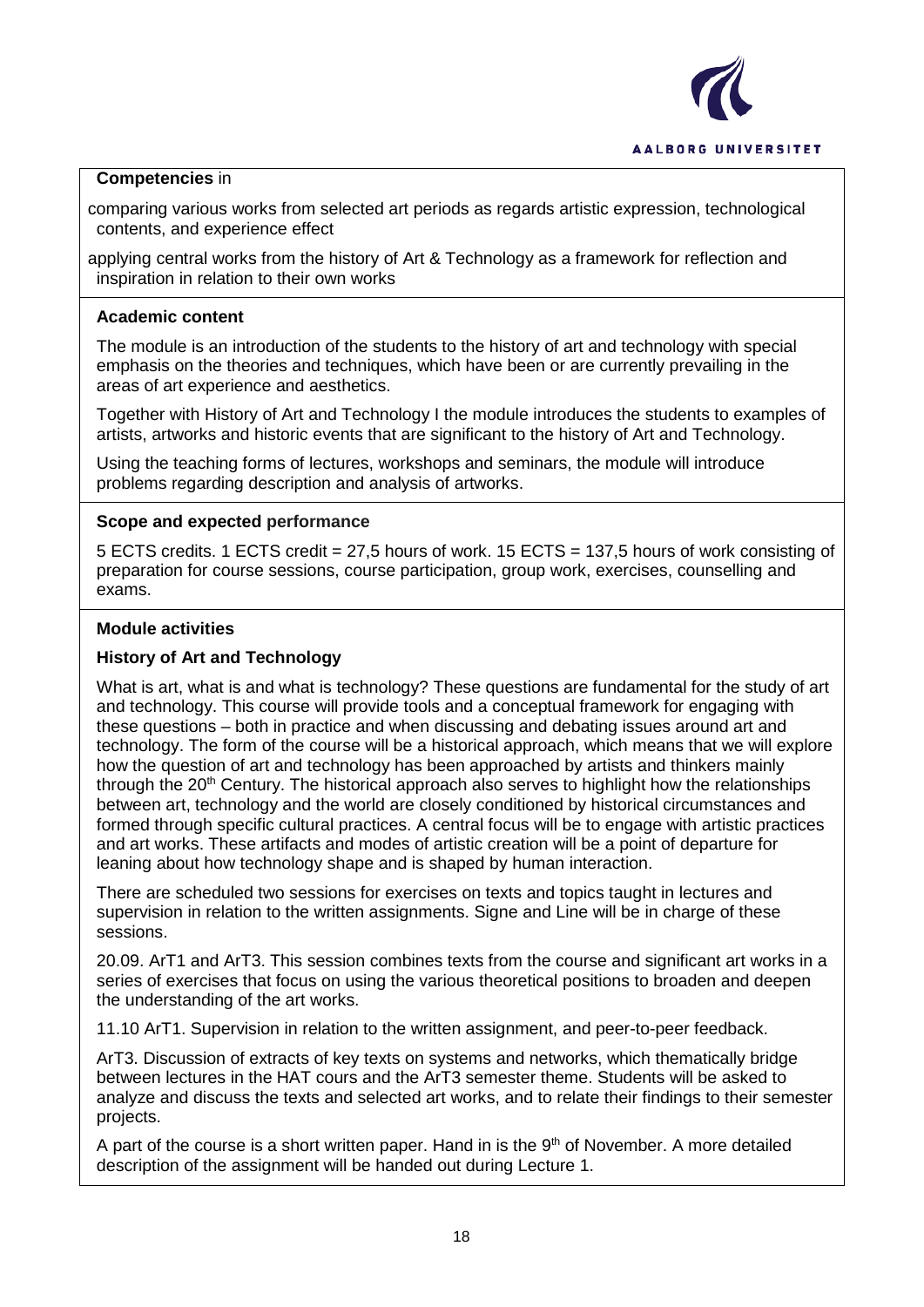

## 1. Lecture

## **Ars and Techne - Technology and artistic practices**

Foundational framework for understanding the present day relationship between art and technology. Historical conditions, modernization and the separation of art and technology. At least in some conceptions and discourses, particularly in the humanities a separation between art and technology have been defined and maintained, while in other conceptions and discourses, art and technology coexist and cross-pollinate vigorously on various levels. (Shiner, Latour)

In the first lecture we will look at significant historical examples of these different notions of the relationship between art and technology. The examples are:

Renaissance: Ars and Techne, Leonardo da Vinci and the concept of the Homo Universalis

Kant, Modern Aesthetics, Enlightenment and the separation of the domains of knowledge belonging to art and technology (introduces a schism between art (aesthetics) and technology (progress)

The lecture will also look at different roles technology play in various contemporary art works: from (production) tool to material, and how these different uses of technology impact the art works. (McLuhan: medium is the message/McLuhan: Understanding Media/Edward E. Shanken: Art and Electronic Media/ Mumford: Art and Technics: The tool and the object/Latour On Technological Mediation)

Lecturer: Line, Signe

Set reading

|                                                                                                              | Pri.<br>lit.<br>no of<br>p. | Sec.<br>lit. n of<br>p. | Dig.<br>uploa<br>d |
|--------------------------------------------------------------------------------------------------------------|-----------------------------|-------------------------|--------------------|
| Edward A. Shanken, Art and Electronic Media. London. Phaidon<br>Press, 2009, P.13-51                         | 38                          |                         | X                  |
| Marshall McLuhan and Quentin Fiore: The Medium is the<br>Message. Penguin Books 1967. A collection of quotes |                             |                         | X                  |
| Mumford: Art and Technics: The tool and the object.                                                          |                             |                         |                    |
| Total                                                                                                        | 38                          |                         |                    |

## 2. Lecture

## **Histories of Sound + art**

This lecture introduces to the vast and complex impact of sound on art in the 20th century. Sound and its ubiquity in modern society bears testiment to the emergence and transformation of new forms of artistic practices in which technology and mediation play a vital part. Evidence of sound as materiality, physicality, mentality, performativity, mediality playing into scientific (thermodynamic), psychological, cultural, sociological, structural and linguistic 'readings' of modernity is abundant in artistic practices throughout the 20th century - and the course will showcase examples to the effect and perspectives of this (as much as the limited time allows).

Set literature: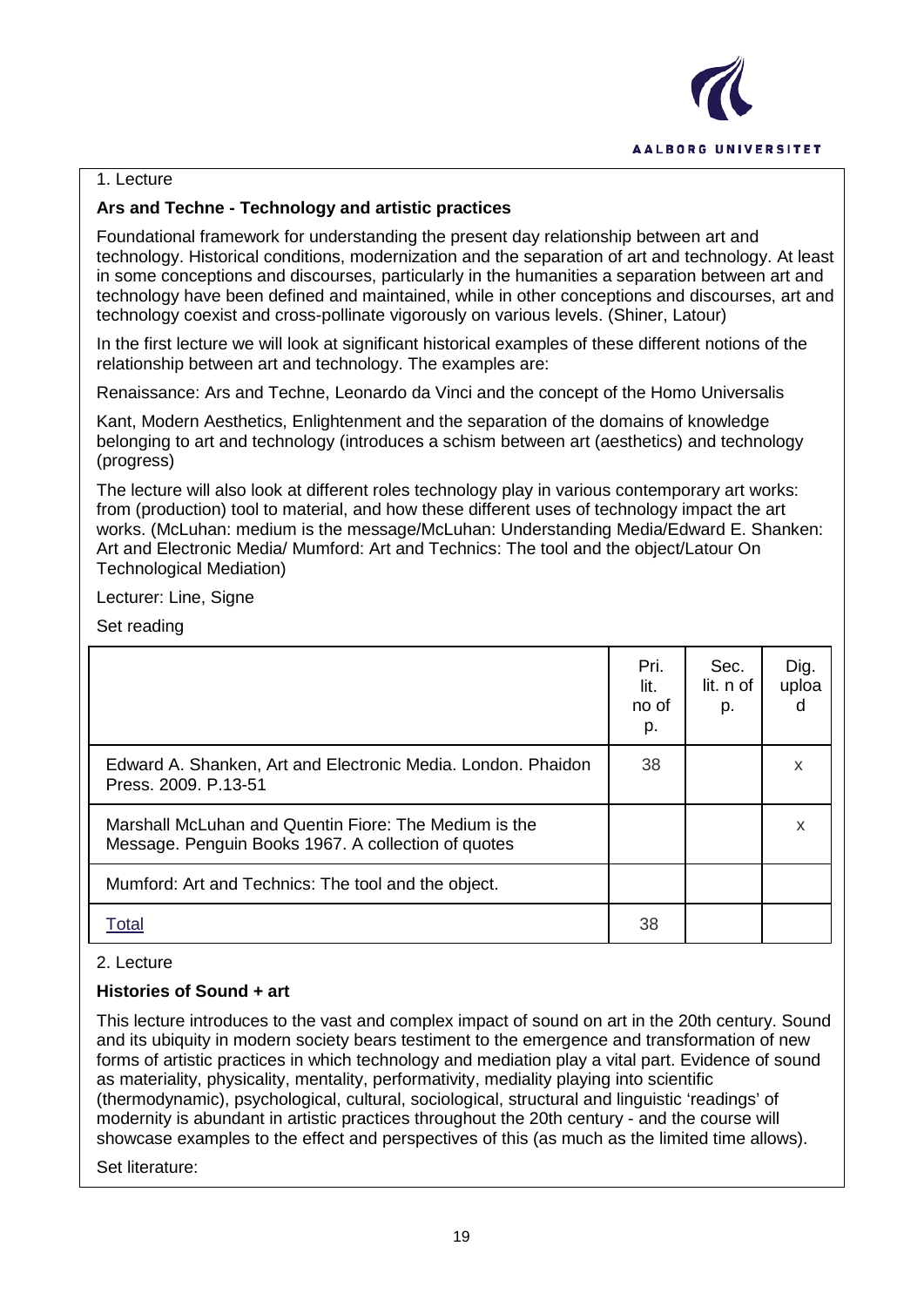

|                                                                                                                                                                                                        | Pri.<br>lit.<br>no of<br>p. | Sec.<br>lit. n of<br>p. | Dig.<br>uploa<br>d |
|--------------------------------------------------------------------------------------------------------------------------------------------------------------------------------------------------------|-----------------------------|-------------------------|--------------------|
| Douglas Kahn (2012), "Noises of the Avant-Garde" in Sterne, J.<br>(ed): The Sound Studies Reader, London: Routledge, pp. 427-<br>449                                                                   | 22                          |                         | X                  |
| Seth Kim-Cohen (2009) Non-cochlear Sound. Introduction, pp.<br>xv-xxiv                                                                                                                                 | 10                          |                         | X                  |
| Peter Weibel: Sound as the Medium of Art                                                                                                                                                               | 3                           |                         | X                  |
| Claudia Giannetti (1997): "Aesthetic Paradigms of Media Art".<br>Karlsruhe: ZKM, Source:<br>http://www.mediaartnet.org/themes/aesthetics of the digital/aes<br>thetic paradigms/. 10 (pri litt) online | 10                          |                         |                    |
| Total                                                                                                                                                                                                  | 55                          |                         | X                  |

#### 3. Lecture

#### **Machines + Art**

Nowhere is the question of art, or the questioning of art's autonomy, more evident than in the discourses and practices of machines. This question(ing) in many ways refers to the issue and philosophical question of the cyborg and the notion of '(post)humanity' - are we machines ourselves? or will the machines replace us? These fundamental issues, and their interconnected challenges of how best to represent the effects of 'modernity', not least 'modern man' in his/her contexts, resonate in art practices throughout the 20th century: from the processing of the effects of world wars and nuclear and ecological threats to our environment and existence; to the advent of modern medicine, space travel and modern democracy. The course will give examples of some of the key formative ideas of the machine, its close and ambiguous relationship to both human creativity and destruction, and how the negotiation of those extremes are evident in concrete art + machine practices - from Dada and concretist Machine Art to Bioart.

Set reading:

|                                                                                   | Pri.<br>lit.<br>no of<br>p. | Sec.<br>lit. n of<br>p. | Dig.<br>upload |
|-----------------------------------------------------------------------------------|-----------------------------|-------------------------|----------------|
| Andreas Broeckman: Machine Art in the Twentieth Century, MIT<br>Press, chapter 1. | 45                          |                         |                |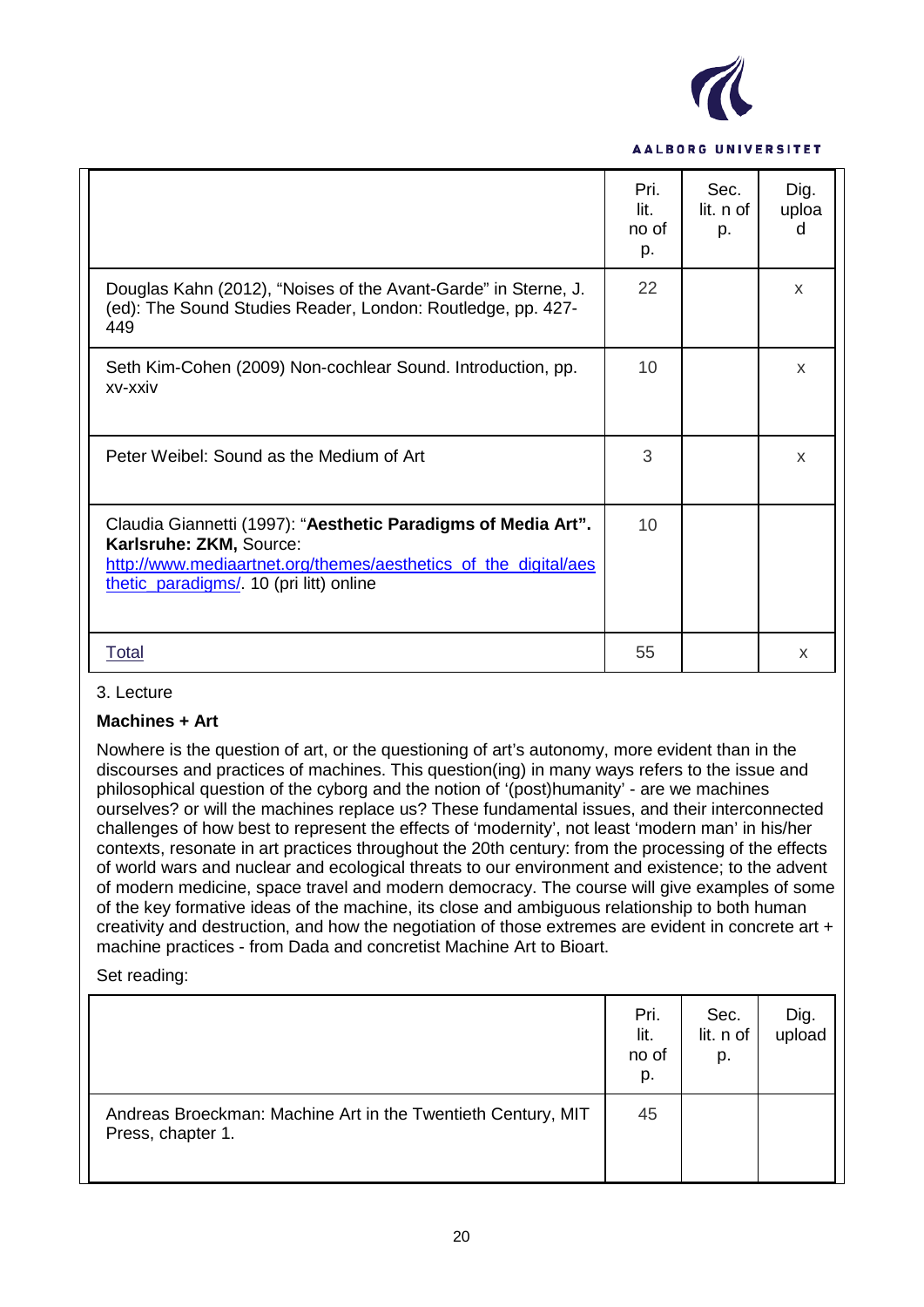

| Maria Antoine Gonzales Valeria: BIOART ON THE VERGE OF<br>AESTHETIC ONTOLOGY, p.1-18. | 18 |  |
|---------------------------------------------------------------------------------------|----|--|
| otal                                                                                  | 63 |  |

#### Lecturer: Morten Søndergaard

4. Lecture

## **The loss of idealism in art - early 20th Century**

Avant-garde art movements in the beginning of the  $20<sup>th</sup>$  Century, such as DADA contributed to new understandings of the relation between art and technology and responded to the failure and destructive forces of technological rationalism as it was catalyzed by world war. This lecture will focus on artistic responses to, and critiques of, the role of technology in Europe just after World War 1. We will engage with the idea that technology changes fundamentally the status of reality and human perception.

Lecturer: Signe Meisner Christensen

Set reading:

|                                                                                                                                | Pri.<br>lit.<br>no of<br>p. | Sec.<br>lit. n of<br>p. | Dig.<br>uploa<br>d |
|--------------------------------------------------------------------------------------------------------------------------------|-----------------------------|-------------------------|--------------------|
| Lewis Mumford (1952) "Art and the Symbol" in Art and Technics,<br>Columbia University Press, New York, pp. 3-32                | 29                          |                         |                    |
| Bruno Latour, "On Technological Mediation - Philosophy,<br>Sociology, Genealogy" in Common Knowledge vol. 3 n 2. Pp. 29-<br>43 | 14                          |                         |                    |
| Robert Hughes, "The Faces of Power" in The Shock of the New,<br>pp. 57-111                                                     |                             | 54                      |                    |
| Total                                                                                                                          | 43                          | 54                      |                    |

#### 5. Lecture

## **The shattering of perception – film montage and kinetic art**

#### **26.9**

This lecture focuses on the relationship between the human body and the machinization of society in early 20<sup>th</sup> Century. The advent of machinic vision in film, the disciplining of bodies in industrial production – and the cultures of mass consumption – all of this can be understood as material expression of an altered relation between the human body and technological apparatuses. How did these changes become processed in art? We will engage with new artistic forms and film, such as kinetic art and futurism.

Lecturer: Signe Meisner Christensen

Set reading: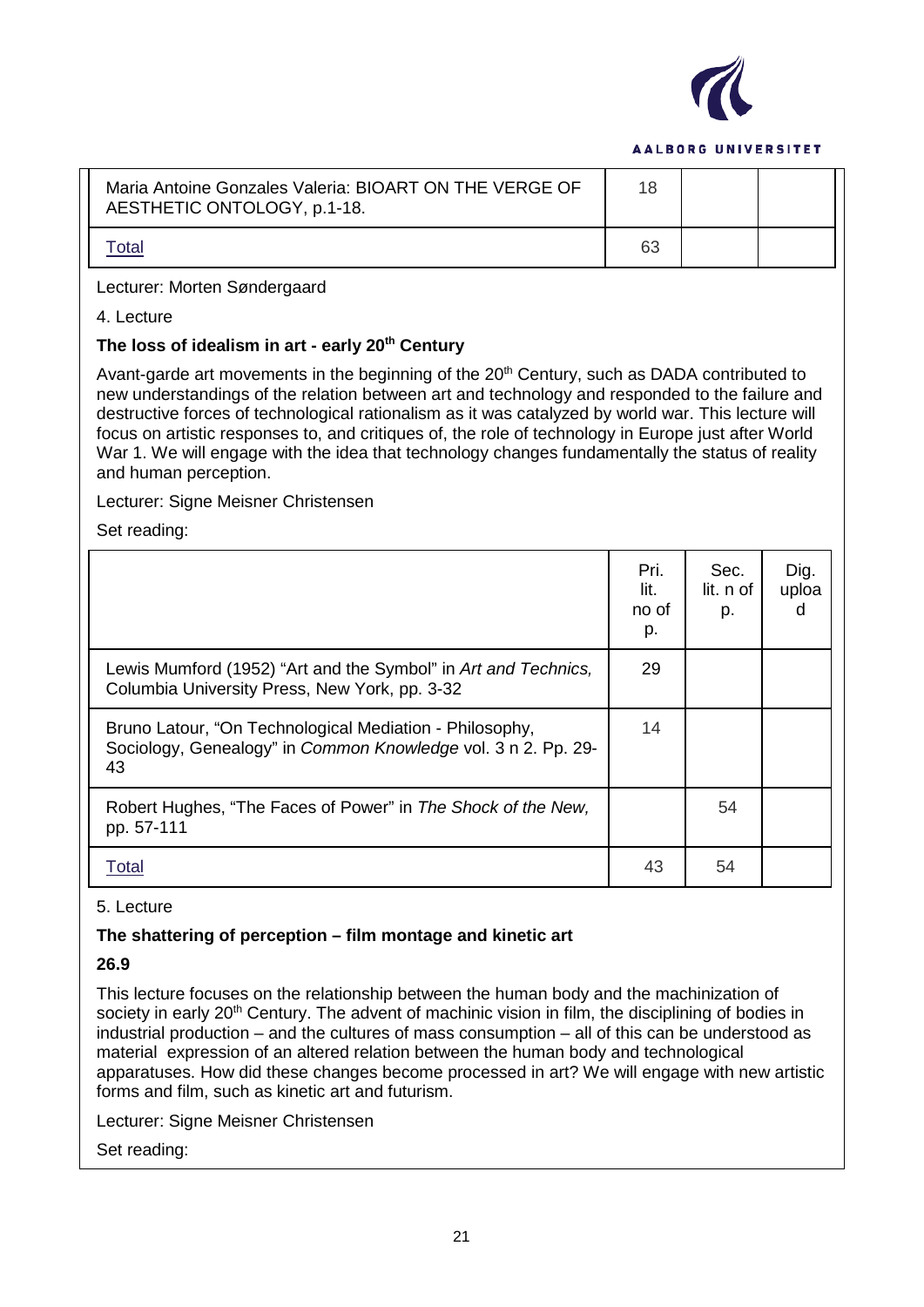

|                                                                                                                                                                                                                                                                                                   | Pri.<br>lit.<br>no of<br>p. | Sec.<br>lit. n of<br>p. | Dig.<br>uploa<br>d |
|---------------------------------------------------------------------------------------------------------------------------------------------------------------------------------------------------------------------------------------------------------------------------------------------------|-----------------------------|-------------------------|--------------------|
| Jonathan Crary (2001), "Modernity and the Problem of Attention"<br>in Suspensions of Perception, Attention, Spectacle, and Modern<br>Culture, The MIT Press, Cambridge Mass .and London, pp.11-79                                                                                                 | 68                          |                         |                    |
| Walter Benjamin (2008/1936) "The Work of Art in the Age of Its<br>Technological Reproducibility", in The Work of Art in the Age of<br>Its Technological Reproducibility and Other Writings on Media,<br>eds. Jennings, M.W., Doherty, B., and Levin, T.Y., Harward<br>University Press, pp. 19-55 |                             | 36                      |                    |
| Total                                                                                                                                                                                                                                                                                             | 68                          | 36                      |                    |

#### 6. Lecture

## **Creativity and Technology**

What does creativity mean in relation to technology? Here we will explore models of artistic practice in the 20<sup>th</sup> century, which challenge not only well-established notions of fine art, but also conventional ideas of technology. We will engage with an "assemblage-approach" one that defies disciplinary boundaries. Such types of artistic investigations can be found in the radical art movement FLUXUS, which spread from USA to Europe and also established a base in Denmark in the early 1960s. As point of departure we will discuss the exhibition on Fluxus: *Introduction to the Fluxus-Galaxy* at Kunsten in 1993. Another artistic experiment is E.A.T. (Experiments in Art and Technology) a non-profit organization founded in 1966 in which artists and engineers collaborated closely on performances that included new technology. Finally Black Mountain College (1953-) developed models for artistic creativity that did not respect boundaries between art and technology.

Set reading:

|                                                                                                                                                                                                                                                                         | Pri.<br>lit.<br>no of<br>p. | Sec.<br>lit. n of<br>p. | Dig.<br>uploa<br>d |
|-------------------------------------------------------------------------------------------------------------------------------------------------------------------------------------------------------------------------------------------------------------------------|-----------------------------|-------------------------|--------------------|
| Jussi Parikka (2017) "Systemic(s) Events of Creativity, in<br>Systemics (or, Exhibion as a Series) ed. Joasia Krysa, pp. 23-32                                                                                                                                          |                             | 10                      |                    |
| Owen F. Smith (2006) "Fluxus Praxis: An Exploration of<br>Connections, Creativity and Community" in Chandler, Annemarie,<br>Neumark, Norie (eds.): At a Distance: Precursors to Art and<br>Activism on the Internet, The MIT Press, London and New York,<br>pp. 116-138 | 22                          |                         |                    |
| Nathalie Heinrich (2014) "Practices of Contemporary $Art - A$<br>Pragmatic Approach to a New Artistic Paradigm" in Zembylas,<br>Tasos (ed.) Artistic Practices - Social Interactions and Cultural                                                                       | 12                          |                         |                    |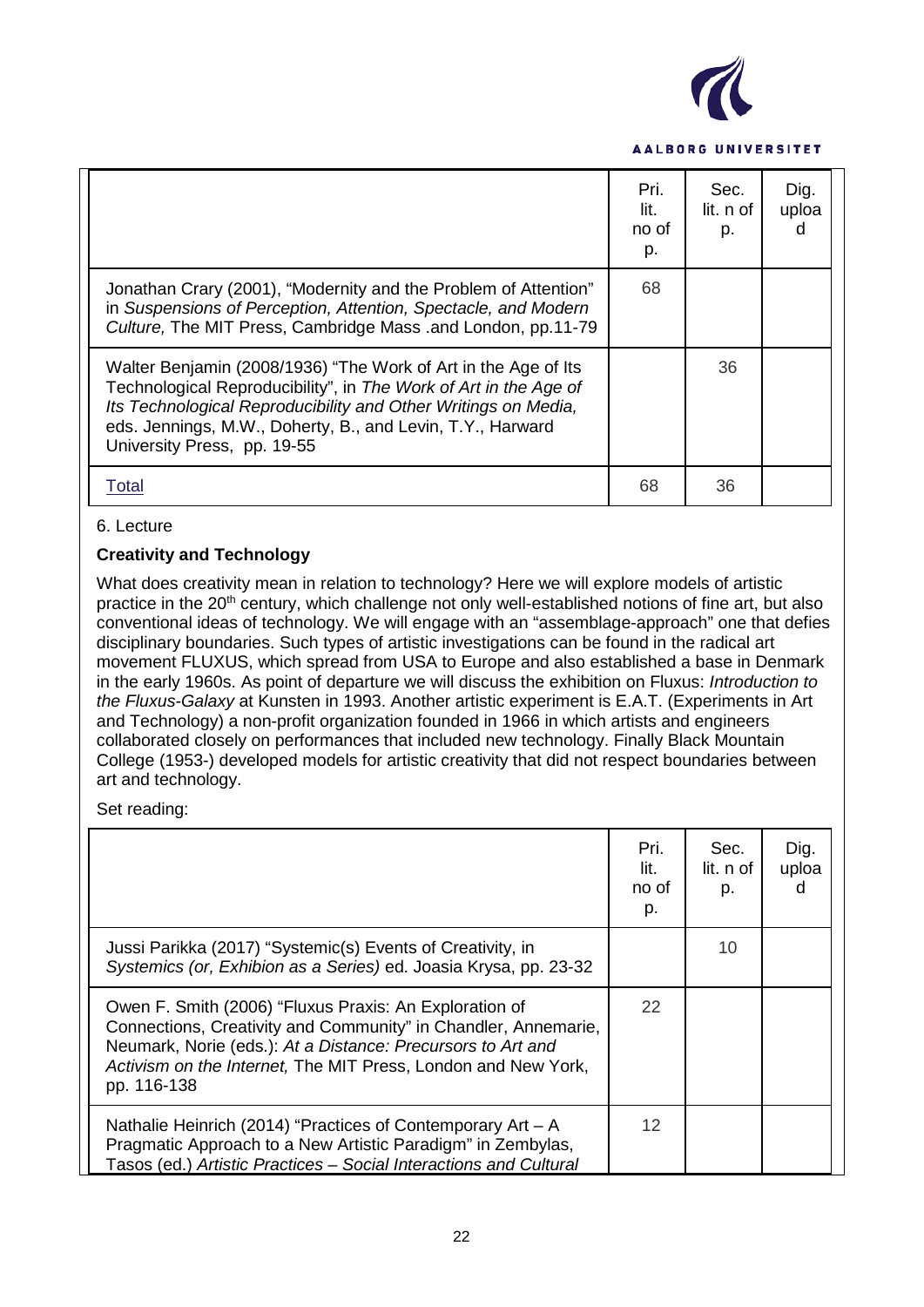

| Dynamics, Routledge, London and New York, pp, 32-43 |  |  |
|-----------------------------------------------------|--|--|
| <u> Total</u>                                       |  |  |

## 7. Lecture

## *Art and Information*

Teaching format: Lecture (engaging with mail art archive at Kunsten)

This lecture focuses on the relation between art and information. With the emergence of an information society in the second prt of the  $20<sup>th</sup>$  Century, communication has changed dramatically. We will engage with the phenomenon of mail art network in the form of Mogens Otto Nielsen's Mail Art Archive, which is part of the collection at Kunsten, Museum of Art in Aalborg. Prior to the age of the internet and a digital information culture, mail art artists built trans-national networks, exchanging and circulating all kinds of material and media as art practice. This historical precedent of information art will be connected to later art practices of the late 20<sup>th</sup> century and 21<sup>st</sup> century who work under the conditions of a full blown infosphere, which has transformed reality and human relations. The lecture will explore how artists engage critically and creatively with a world shaped by information.

Set reading

|                                                                                                                                                              | Pri.<br>lit.<br>no of<br>p. | Sec.<br>lit. n of<br>p. | Dig.<br>uploa<br>d |
|--------------------------------------------------------------------------------------------------------------------------------------------------------------|-----------------------------|-------------------------|--------------------|
| Tiziana Terranova (2004) "Communication Biopower" in Network<br>Culture – Politics for the Information Age, Pluto Press, London<br>and New York, pp. 131-157 | 26                          |                         |                    |
| Theis Vallø Madsen (2015) "In-between gift exchange economy<br>and an anti-economy of sharing" in Ants in the Archive, PhD<br>dissertation, pp. 60-90        |                             | 30                      |                    |
| Total                                                                                                                                                        | 26                          | 30                      |                    |

Lecturer: Signe Meisner Christensen

## 8. Lecture

## **Art and Technology in everyday life and in public space**

This lecture focus on the sites and contexts of art and technology, outside the gallery spaces, such as art and technology displayed in public spaces,

The lecture will present examples of artists and art works that explore and/or critique the role of technology in contemporary society through intervention into or referencing to the contexts and surroundings. The art works that are in focus in this lectrue, adress technologies such as tv/cinema, commercials/billboards, surveillance and smart technologies, art works that are to be experienced from cars, planes etc. These art works are commenting on or criticizing main themes in western lifestyle , such as consumerism, capitalism and the entertainment industry.

The main examples in the lecture are art works from tha Russian constructivism and artists like Dan Graham, Jenny Holzer, Robert Smithson, Rafael Lozano-Hemmer, Superflex and Jens